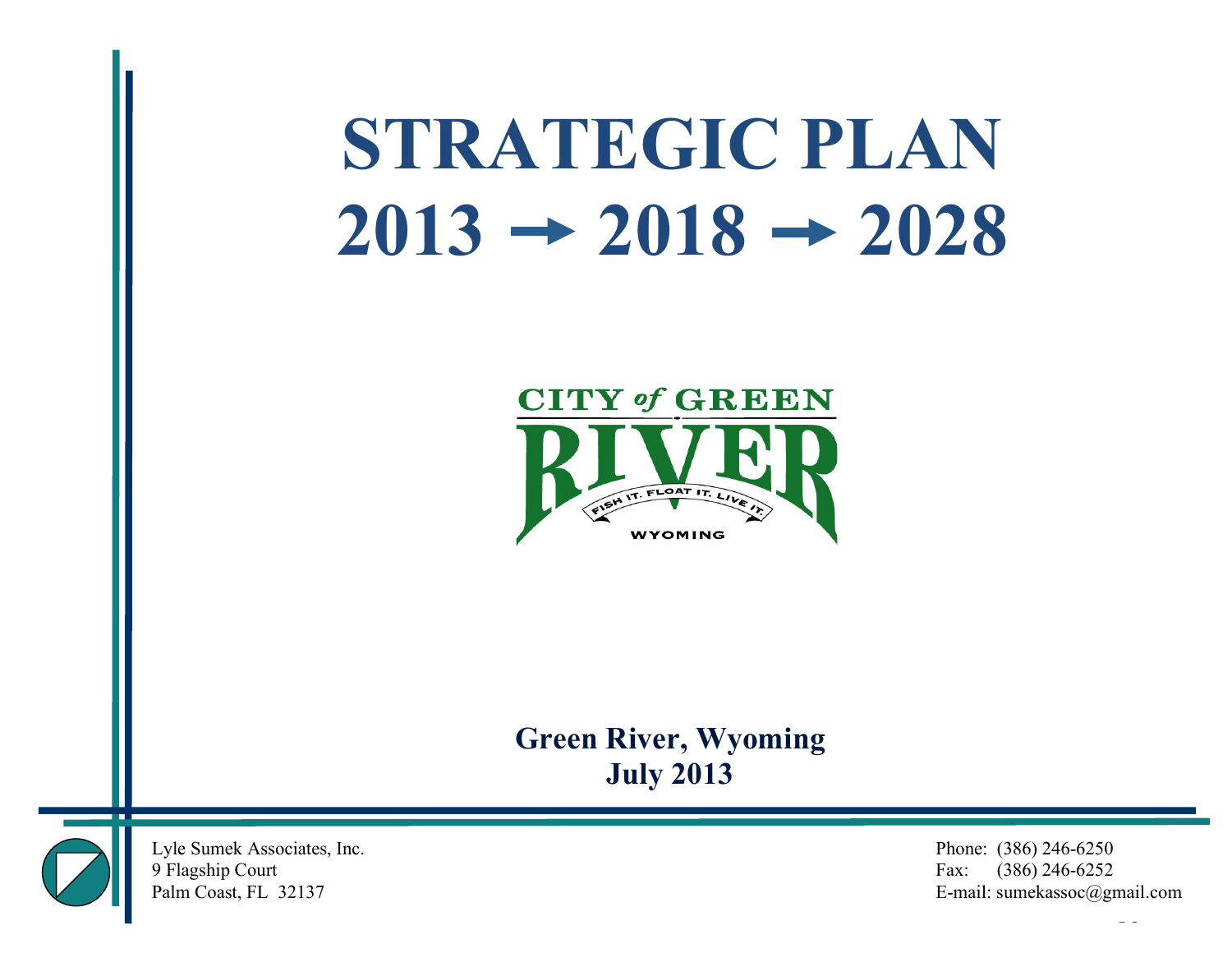# **Table of Contents**

| <b>Strategic Planning for the City of Green River</b>    |    |
|----------------------------------------------------------|----|
| <b>Green River Vision 2028</b>                           | 3  |
| <b>Green River City Government: Mission and Services</b> | 8  |
| <b>Green River City Government: Core Beliefs</b>         | 14 |
| City of Green River Plan 2013 – 2018                     | 19 |
| City of Green River Action Agenda 2013 – 2014            | 33 |

**This report and all related materials are copyrighted. This report may be duplicated for distribution to appropriate parties as needed. No unauthorized duplication is allowed, including for use in training within your organization or for consulting purposes outside your organization. All requests for duplication must be submitted in writing.**

Copyright © 2013: Lyle Sumek Associates, Inc. Project 130703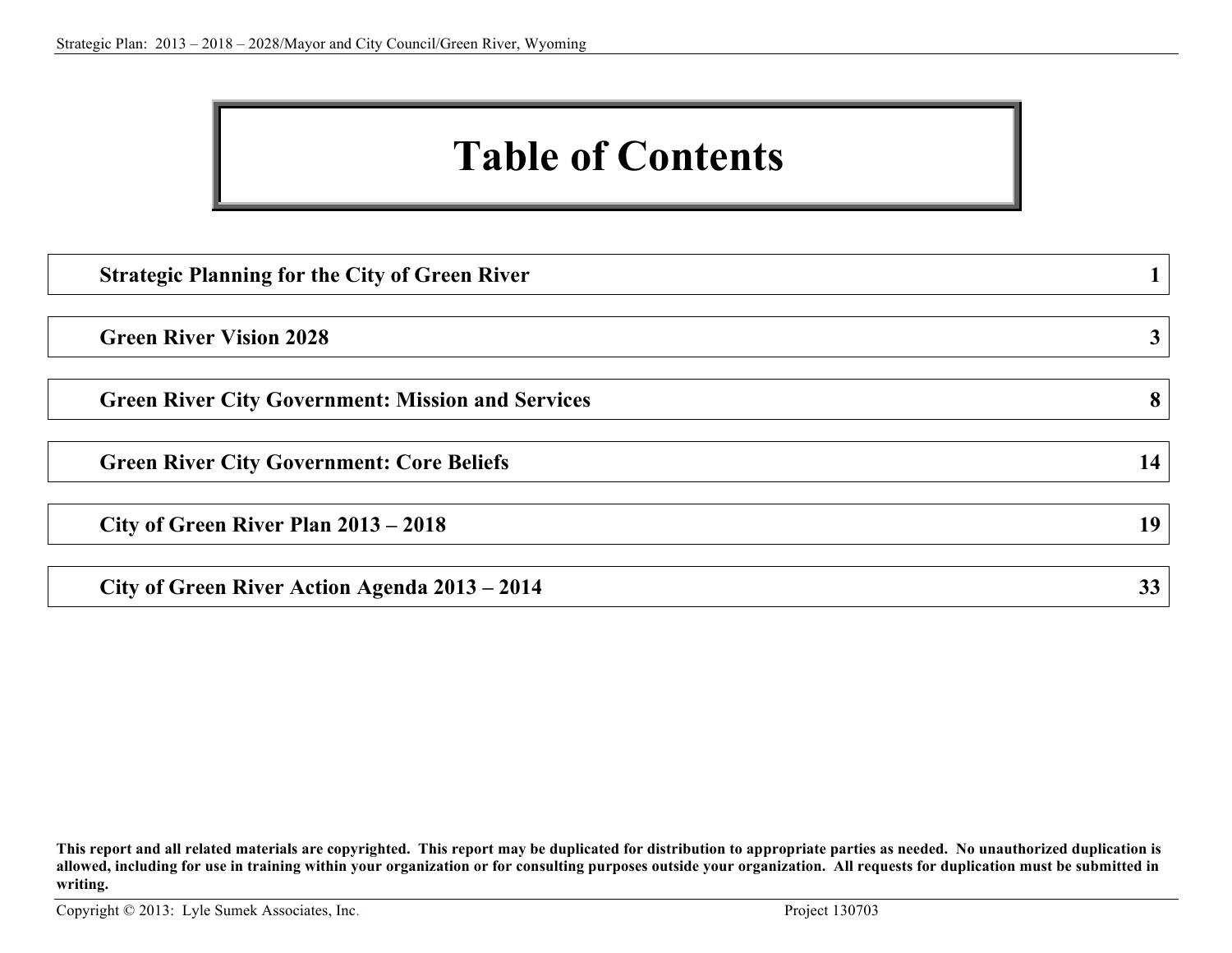# **STRATEGIC PLANNING FOR THE CITY OF GREEN RIVER**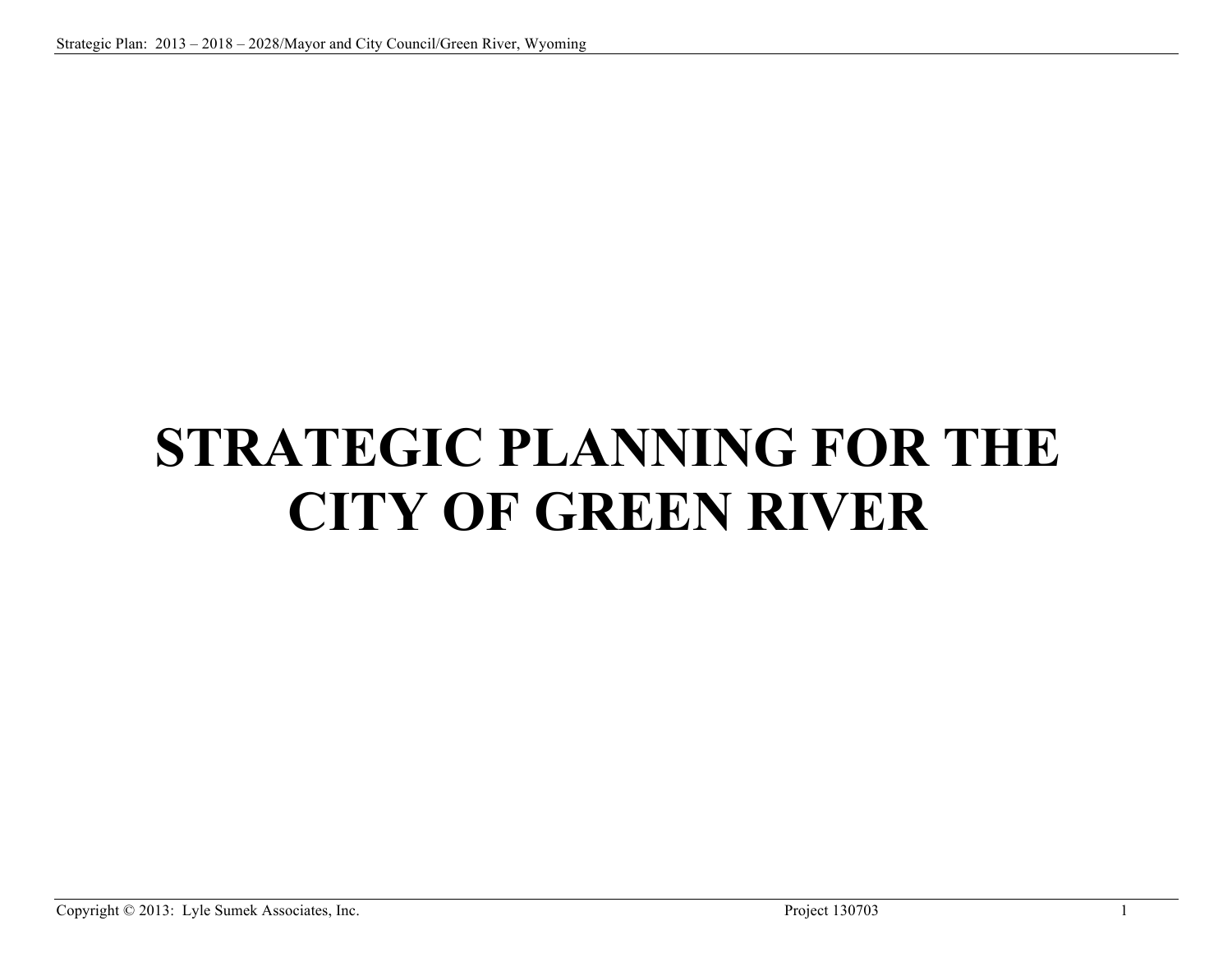# **Strategic Planning Model for the City of Green River**

**Value-based principles that describe the preferred future in 15 years**

**Strategic goals that focus outcome-based objectives and potential actions for 5 years**

**Focus for one year – a work program: policy agenda for Mayor and Council, management agenda for staff; major projects**

**Principles that define the responsibility of City government and frame the primary services – core service businesses**

**Personal values that define performance standards and expectations for employees**

# **VISION Destination**

**"You Have Arrived"**

**PLAN Map**<br> **Map Map Map Map Map Map Map Map Map Map Map Map Map Map Map Map Map Map Map Map Map Map Map Map Map Map Map Map Map Map Map Map Map Map Map** 

**"The Right Route"**

**EXECUTION Iting EXECUTION Integraly** 

**"The Right Direction"**

**MISSION Vehicle**

**"The Right Bus"**

# **CORE BELIEFS Fuel**

**"The Right People"**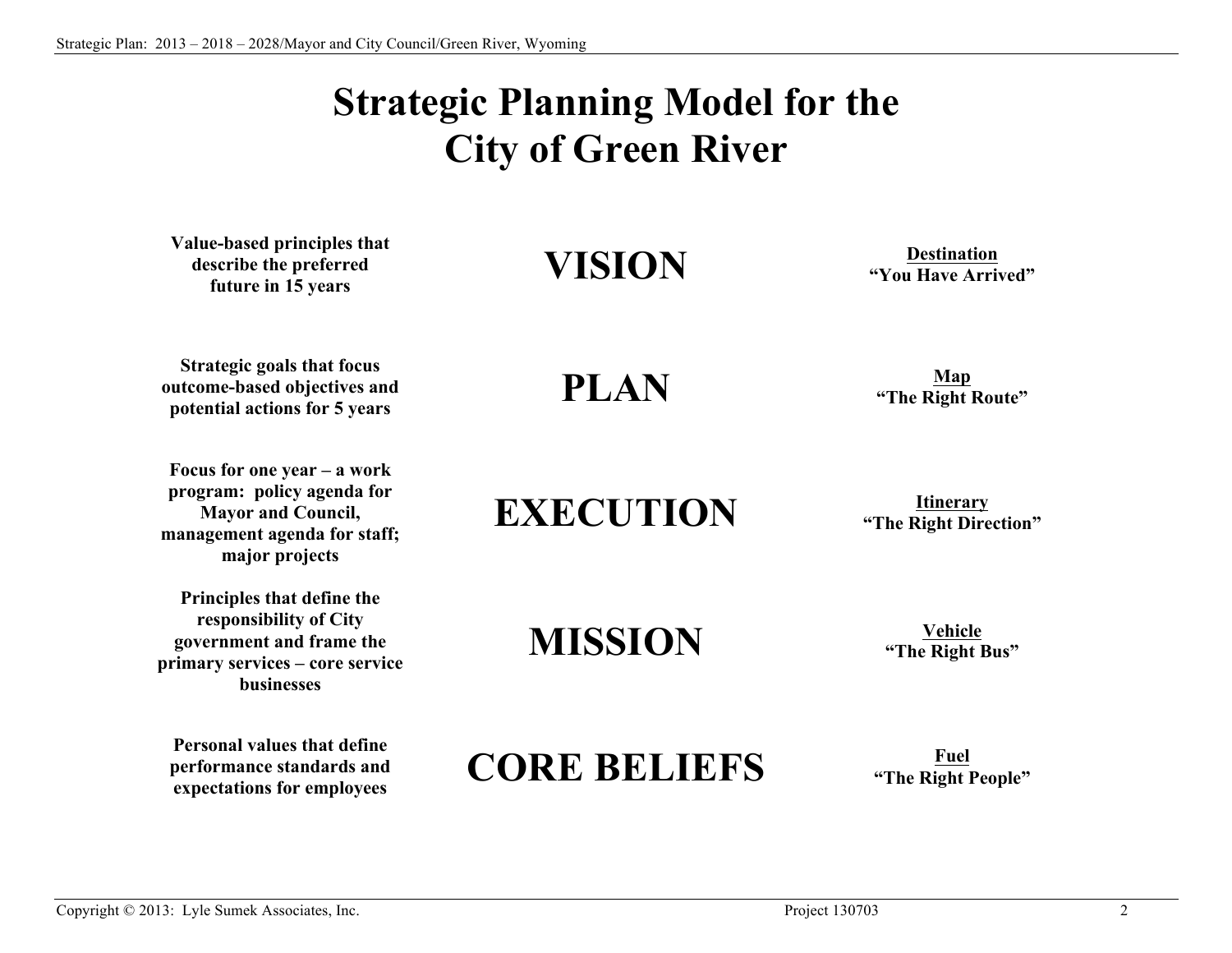# **GREEN RIVER VISION 2028**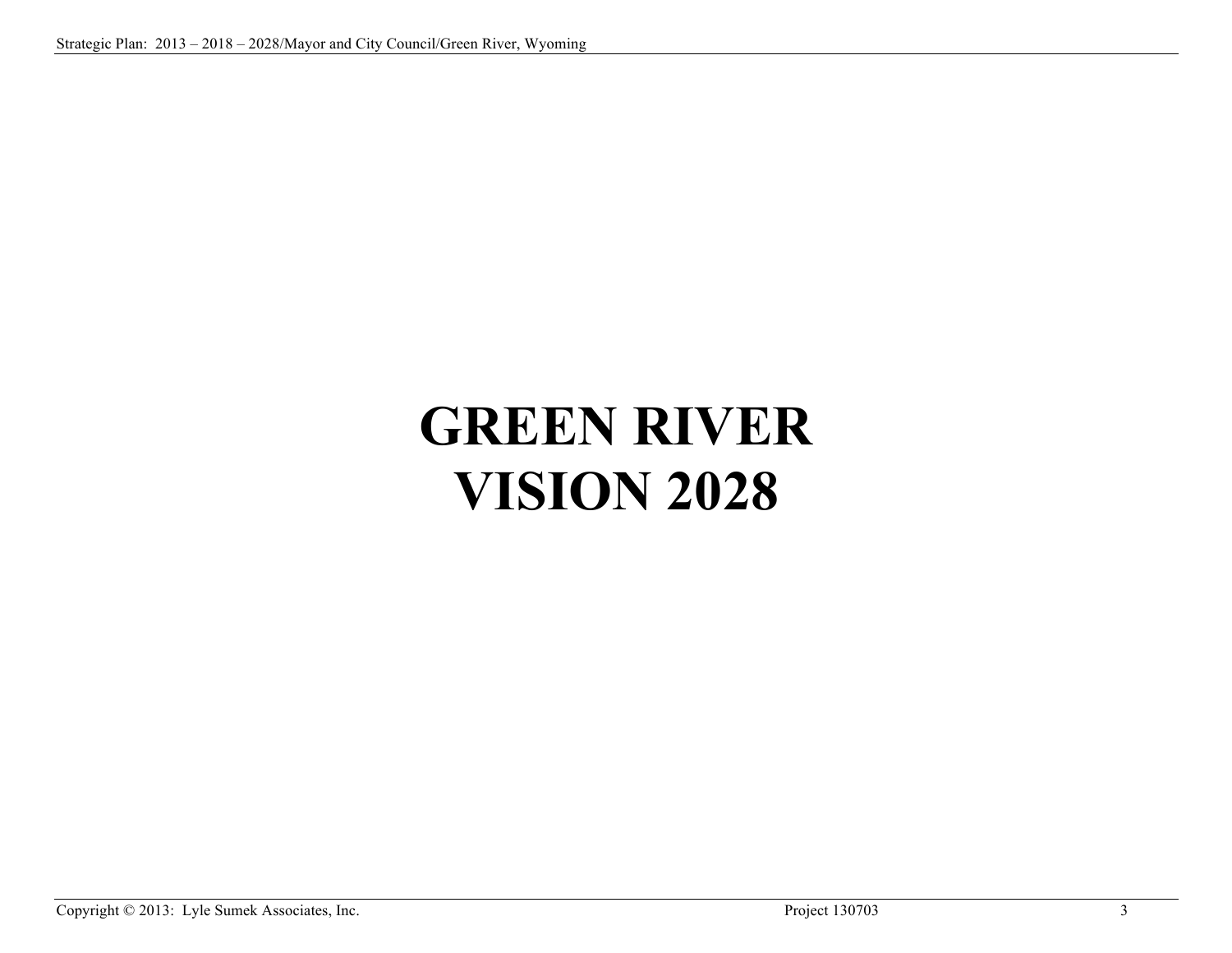# *Green River Vision 2028*

# **Green River 2028**

# is an *ATTRACTIVE CITY,***(A)**

*a WELL PLANNED CITY* **(B)** with an

# *ACTIVE DOWNTOWN AND RIVERFRONT* **(C)**

and the *PREFERRED RESIDENTIAL*

 $NEIGHBORHOODS$  *IN THE REGION*.<sup>(D)</sup>

The City is a *FAMILY COMMUNITY* **(E)**

 $\mathbf{with}$  *GREAT CHOICES FOR RECREATION***.**<sup>(F)</sup>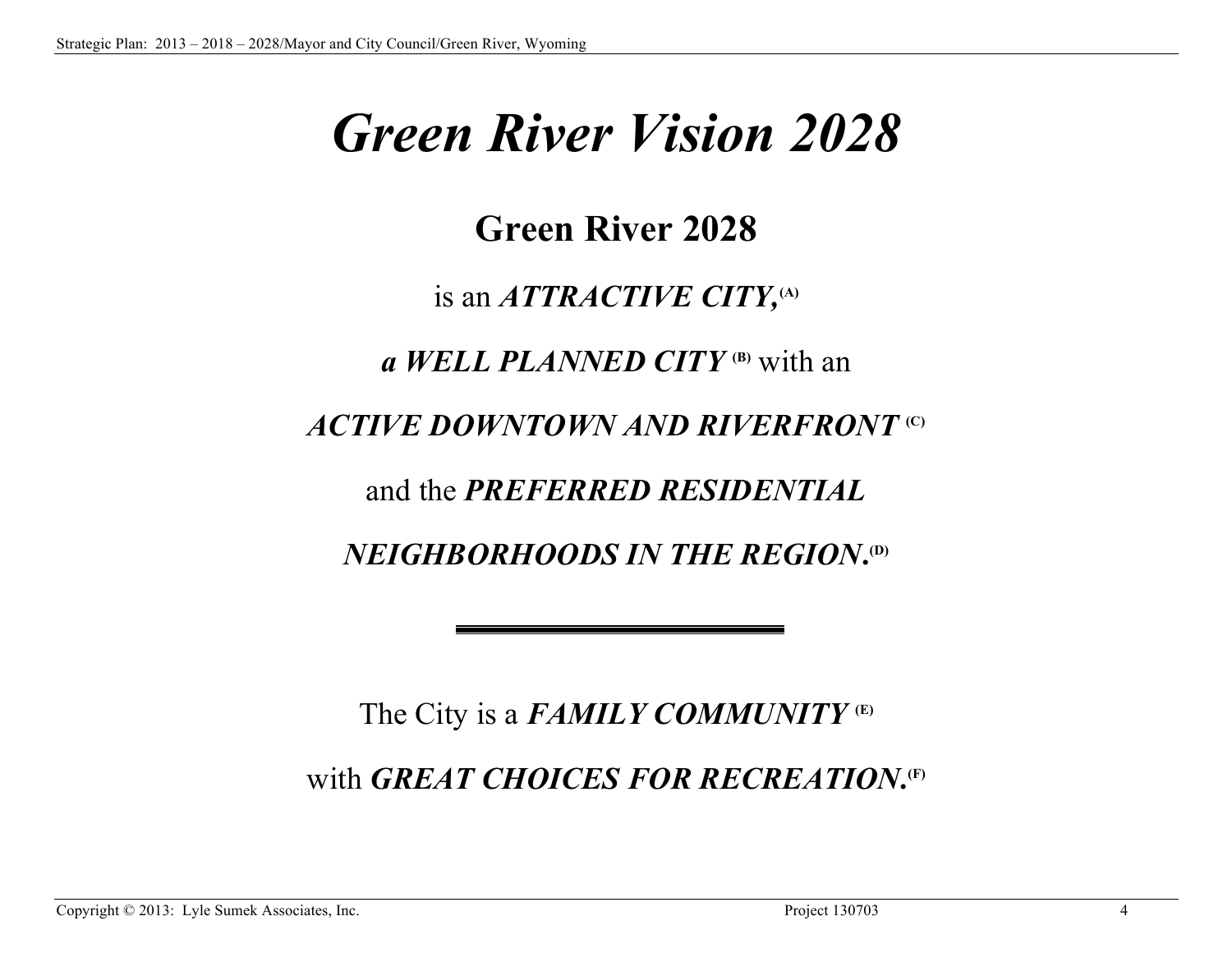# *Green River Vision 2028*

# **PRINCIPLE A**

# **ATTRACTIVE CITY**

## **Means**

- 1. Preservation of our natural beauty and vistas of rock formations and Green River
- 2. Attractive gateways and entrances (Exit 85, Exit 89, Exit 91, South Hill Highway 530) with low maintenance for the city
- 3. Well-designed, attractive corridors (Flaming Gorge Way, Uinta, 2<sup>nd</sup> South Street) streetscapes and public right of ways
- 4. Well-maintained and designed commercial developments
- 5. Picturesque river open to public use and a restored Killdeer Wetlands Natural Area
- 6. Community taking responsibility through regular clean-ups and beatification projects
- 7. Public art throughout the community (i.e. collaborate with Green River Arts Council)

# **PRINCIPLE B**

# **WELL PLANNED CITY**

- 1. Adequate quality water supply for the future and xeriscaping with low water consumption for public and commercial development
- 2. Effective wastewater treatment and disposal
- 3. Infrastructure in place as new areas develop
- 4. Governing body's policy decisions consistent with vision, plans, codes and standards
- 5. New neighborhoods that are well-designed and safe
- 6. City at least maintaining current service levels throughout the current community and annexed areas
- 7. Preservation and enhancement of Green River's "curb appeal" – vistas, river and trees
- 8. Effective, efficient road system and multiple river crossings that promote easy movement within the city and access to the Interstate system
- 9. Planned housing accommodations for temporary workers that can be adapted for future use
- 10. Development and growth focusing on Scott's Bottom, Downtown/Riverfront, West, East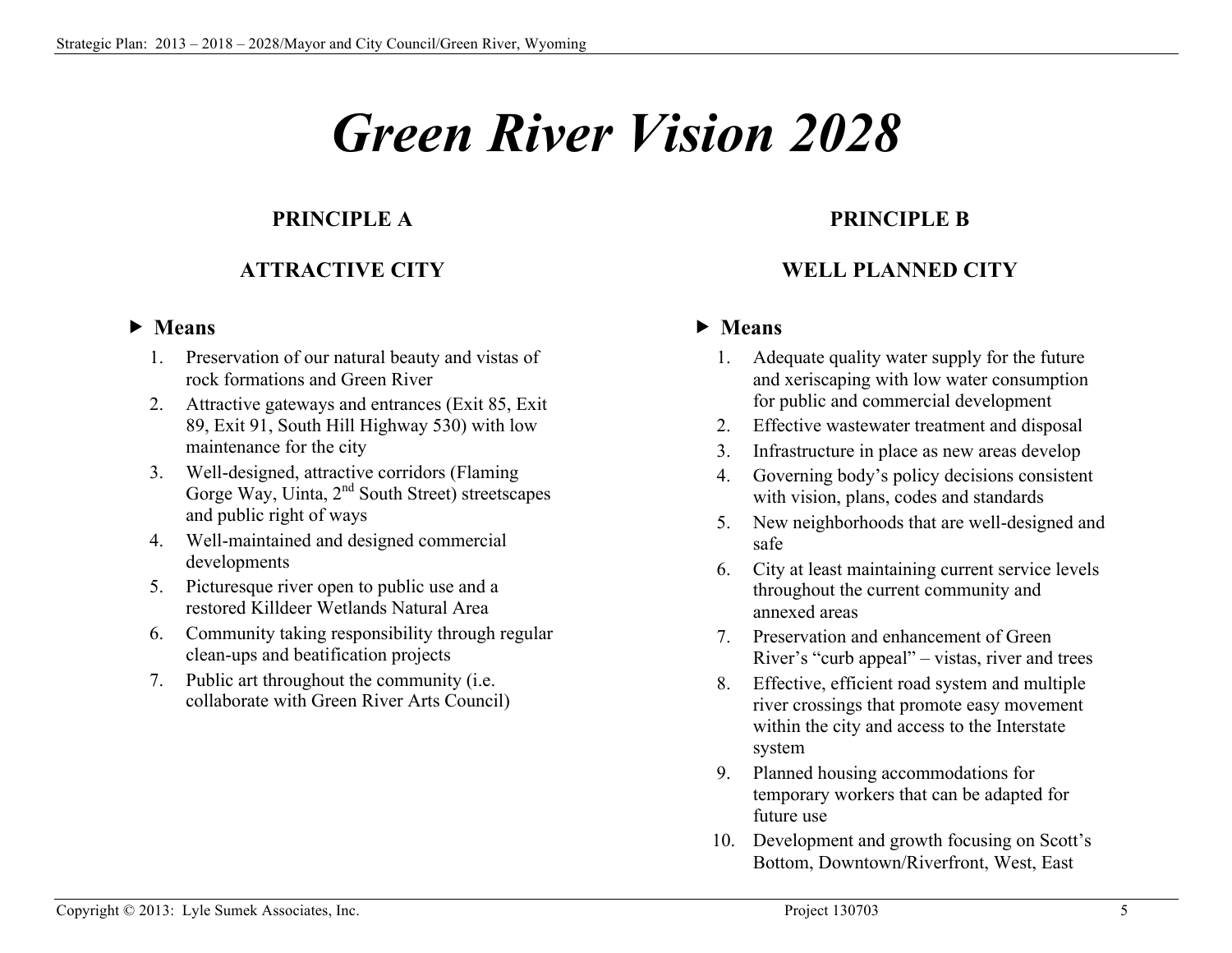# **PRINCIPLE C**

# **ACTIVE DOWNTOWN AND RIVERFRONT**

# **Means**

- 1. Restored, attractive and well-maintained buildings, streetscapes along Flaming Gorge Way and Railroad Avenue, and public spaces
- 2. Downtown with quality restaurants; entertainment venues; unique, niche retail shops; and governmental center for city and county
- 3. Preserving the historic authenticity and river heritage
- 4. Riverfront with recreational venues, pathways, tours and restaurants
- 5. Pedestrian friendly access linking downtown to riverfront activities and venues with wayfinding signage
- 6. Major community events drawing people (e.g. Flaming Gorge Days, River Festival, Art on the Green,  $4<sup>th</sup>$  of July) and other festivals
- 7. Inviting, exciting downtown and riverfront drawing visitors from I-80 and supported by residents
- 8. Easy access to the area and convenient parking in downtown area and riverfront
- 9. River Museum celebrating the John Wesley Powell Expeditions

# **PRINCIPLE D**

# **PREFERRED RESIDENTIAL NEIGHBORHOODS IN THE REGION**

- 1. Choice of homes: type, price and lifestyles
- 2. Well-maintained, safe and livable old homes
- 3. High percentage of owner-occupied homes in environment
- 4. High quality neighborhood infrastructure
- 5. Well-built newer homes meeting current standards and codes
- 6. Neighborhoods having a sense of pride
- 7. Neighborhood developments designed for livability and sustainability
- 8. Walkable and bikeable neighborhoods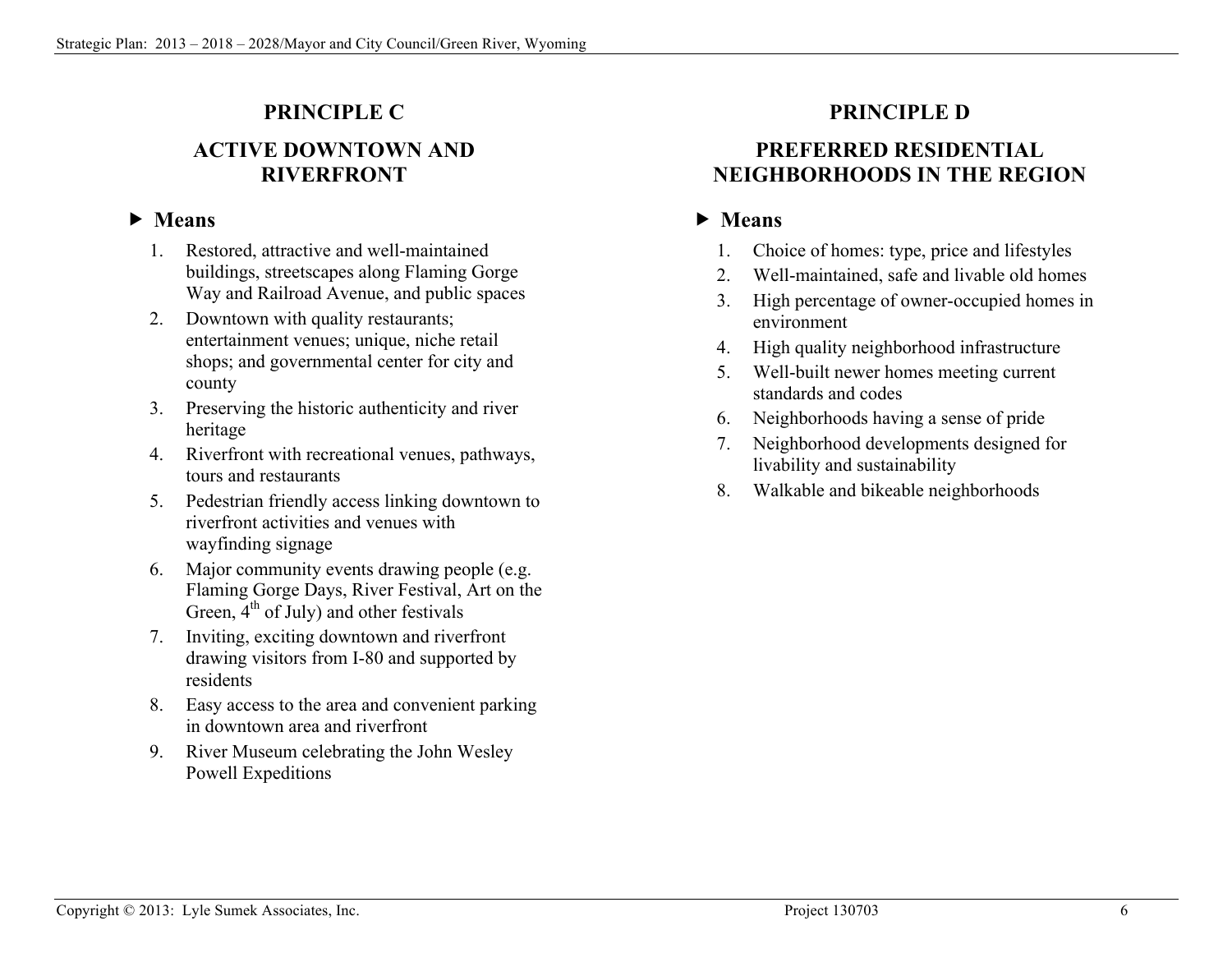# **PRINCIPLE E**

# **FAMILY COMMUNITY**

# **Means**

- 1. People feeling safe and secure throughout our city
- 2. Safe public schools supported by city programs and recreational activities
- 3. Supporting social service agencies for all family ages from youth to seniors (e.g. RSVP, Senior Center, Child Resources Center, etc.)
- 4. Availability of quality daycare and after school programs
- 5. Leisure, athletic and recreational programs for all family generations
- 6. Quality medical and healthcare facilities and services available for residents
- 7. Family activities and events including music in park and family oriented events

# **PRINCIPLE F**

# **GREAT CHOICES FOR RECREATION**

- 1. Top quality Recreation Center and Community Center responsive to the needs of residents
- 2. Access to world class outdoor activities (e.g. Flaming Gorge, fishing, boat, water skiing, hiking, snowmobiling, hunting)
- 3. Recreation venue and programs for all ages and interests
- 4. Choice of active and passive recreation programs and activities
- 5. Competitive swimming pool serving schools and community/and other aquatic facilities for fitness and recreational uses
- 6. Well-designed, well-maintained parks with signage
- 7. River with education, historic and interpretive tours; public access and uses, river kayak course
- 8. FMC Park with sportsman venues, Scott's Bottom natural areas and trails
- 9. Recognition as a great place for mountain biking with world class trails
- 10. Leisure and recreational venues and programs for all seasons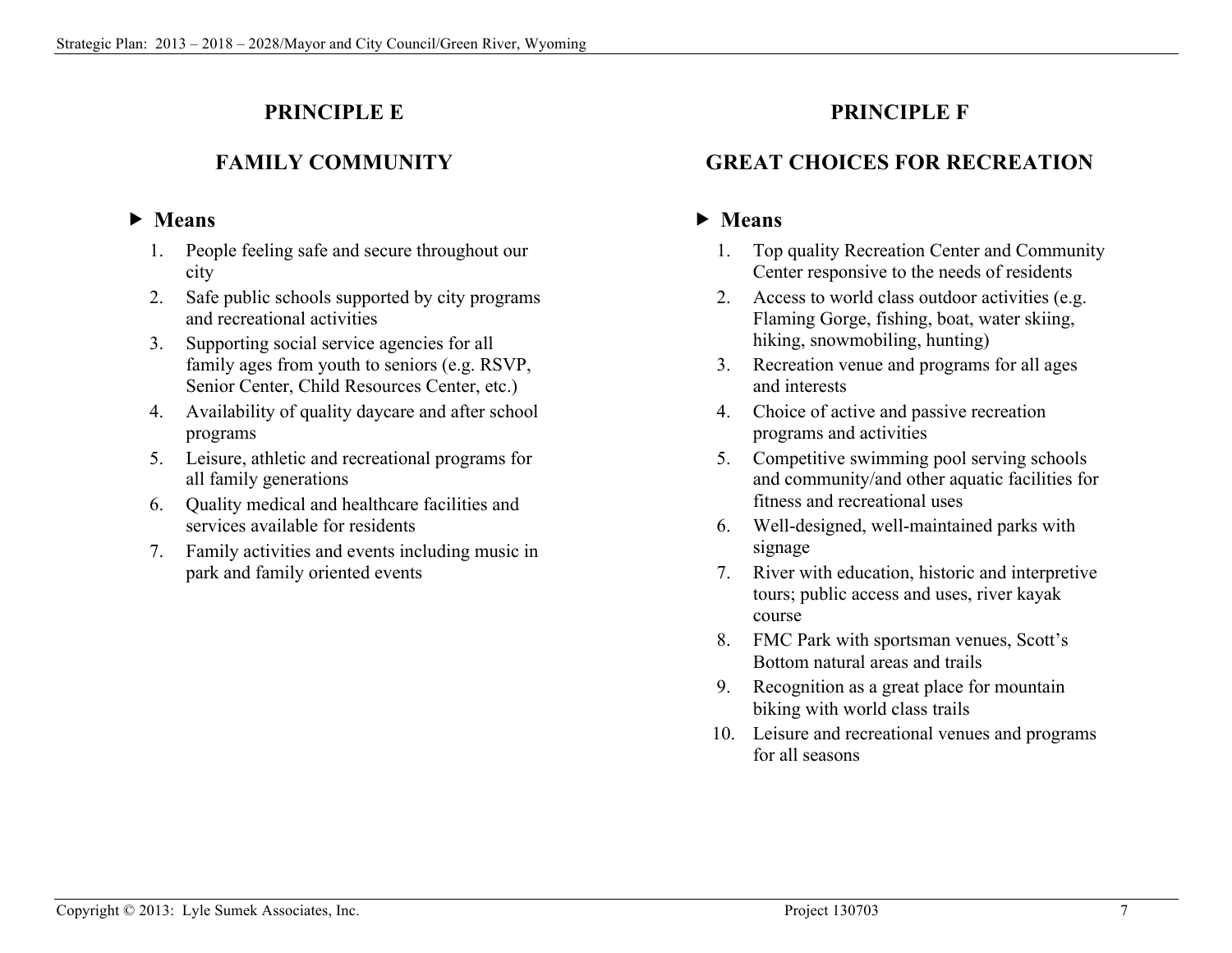# **GREEN RIVER CITY GOVERNMENT: MISSION AND SERVICES**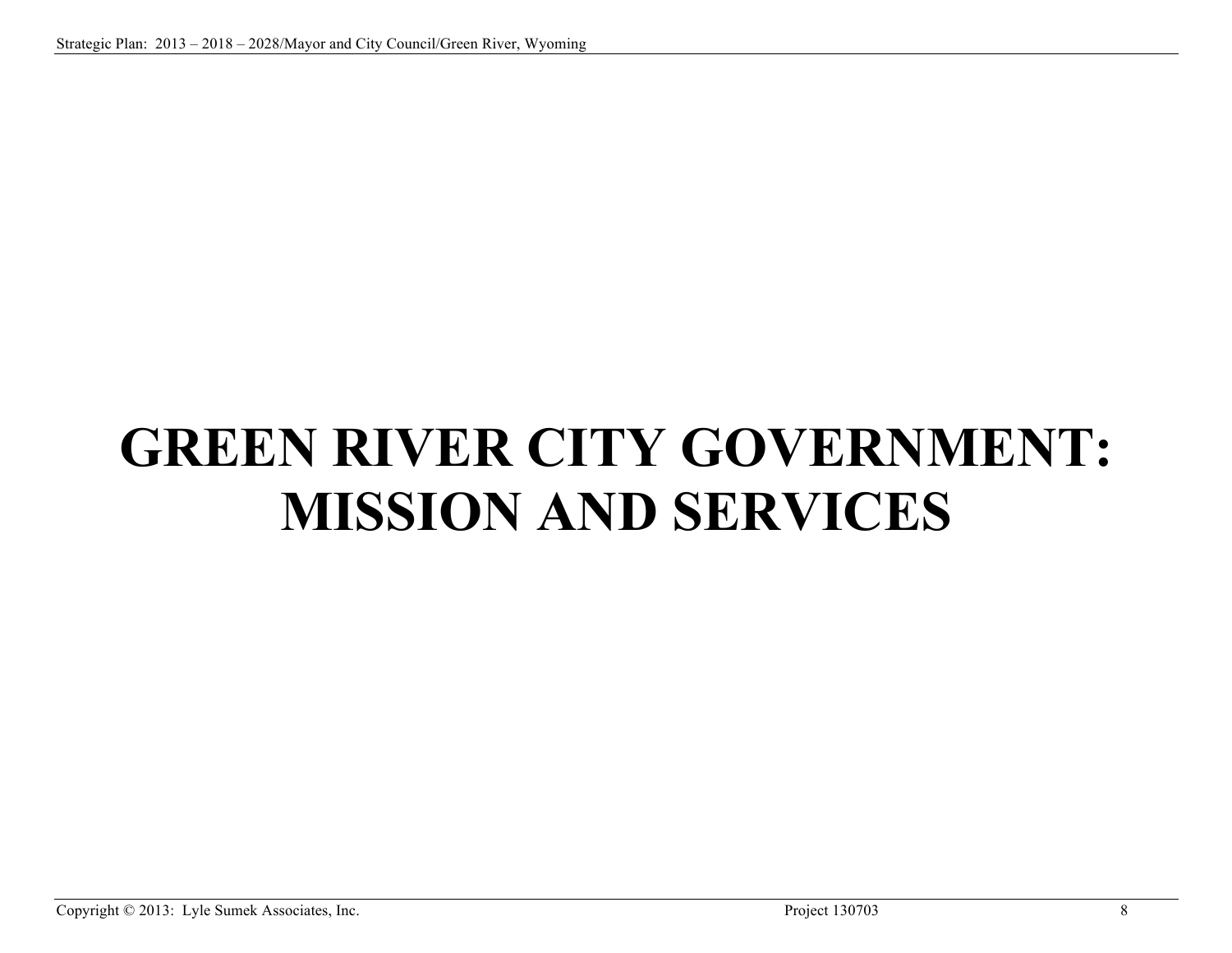# *Green River City Government Our Mission*

**The Mission of the Green River City Government**

**is to provide the** *HIGHEST QUALITY* 

*MUNICIPAL SERVICES* **(1) and** *HIGHEST*

*QUALITY CITY INFRASTRUCTURE and*

*FACILITIES*  $\alpha$ ) in a *CUSTOMER FRIENDLY*  $\alpha$ 

**and** *FINANCIALLY RESPONSIBLE* **(4) manner.**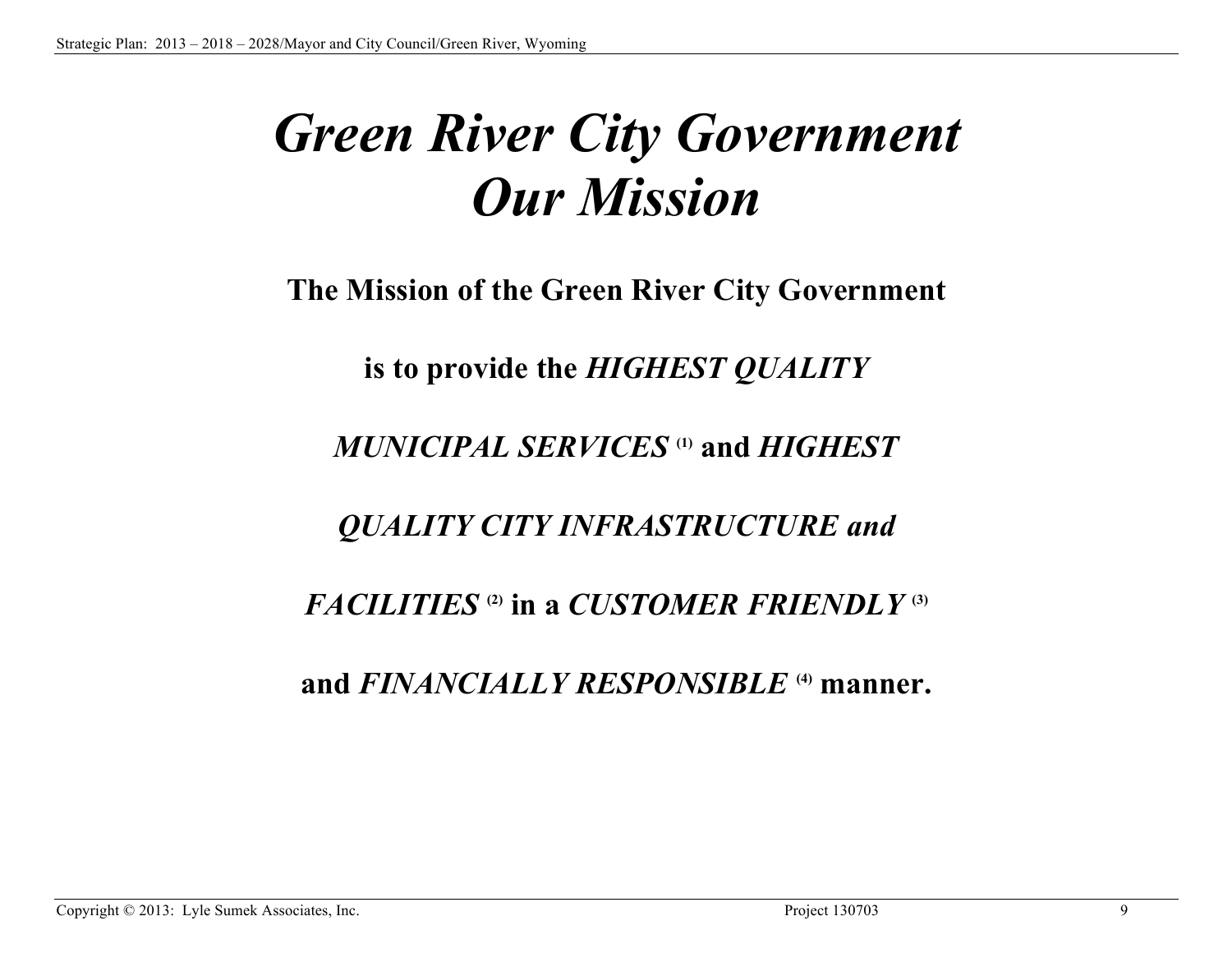# **PRINCIPLE 1**

# **HIGHEST QUALITY MUNICIPAL SERVICES**

# **Means**

- 1. Hiring, developing and retaining a professional workforce dedicated to serving residents of Green River
- 2. Providing a timely response to a call for service – emergency or non emergency
- 3. Planning for the City's future, including preparing for growth and development
- 4. Providing quality recreation and leisure choices for residents of all generations
- 5. Being recognized for the highest quality municipal services and the best practices in the field
- 6. Creating a safe, secure community where the citizens share responsibility
- 7. Having the best equipment available to do the job, including emergency notification
- 8. Providing reliable utilities
- 9. Creating a sense of community and place

# **PRINCIPLE 2**

# **HIGHEST QUALITY CITY INFRASTRUCTURE AND FACILITIES**

- 1. Investing in the City's infrastructure to support the growth "backbone" of the City of Green River
- 2. Planning, designing, building and maintaining quality roads and an effective road system for efficiently moving people
- 3. Planning, designing, building and maintaining an effective system for collection, treatment and disposal of waste water
- 4. Maintaining and secure adequate quality water supply for today and the long term
- 5. Planning, designing, building and maintaining an effective system for water treatment and distribution
- 6. Planning, designing, building and maintaining quality, customer friendly City Hall, Police Building and other buildings
- 7. Planning, designing, building and maintaining solid water system
- 8. Planning, designing, building and maintaining stormwater system
- 9. Maintaining and operating general aviation airport (Greater Green River Intergalactic Spaceport)
- 10. Having an effective capital improvement plan with project priorities and funding – the City invests in capital for growth and for maximizing the life of the capital investment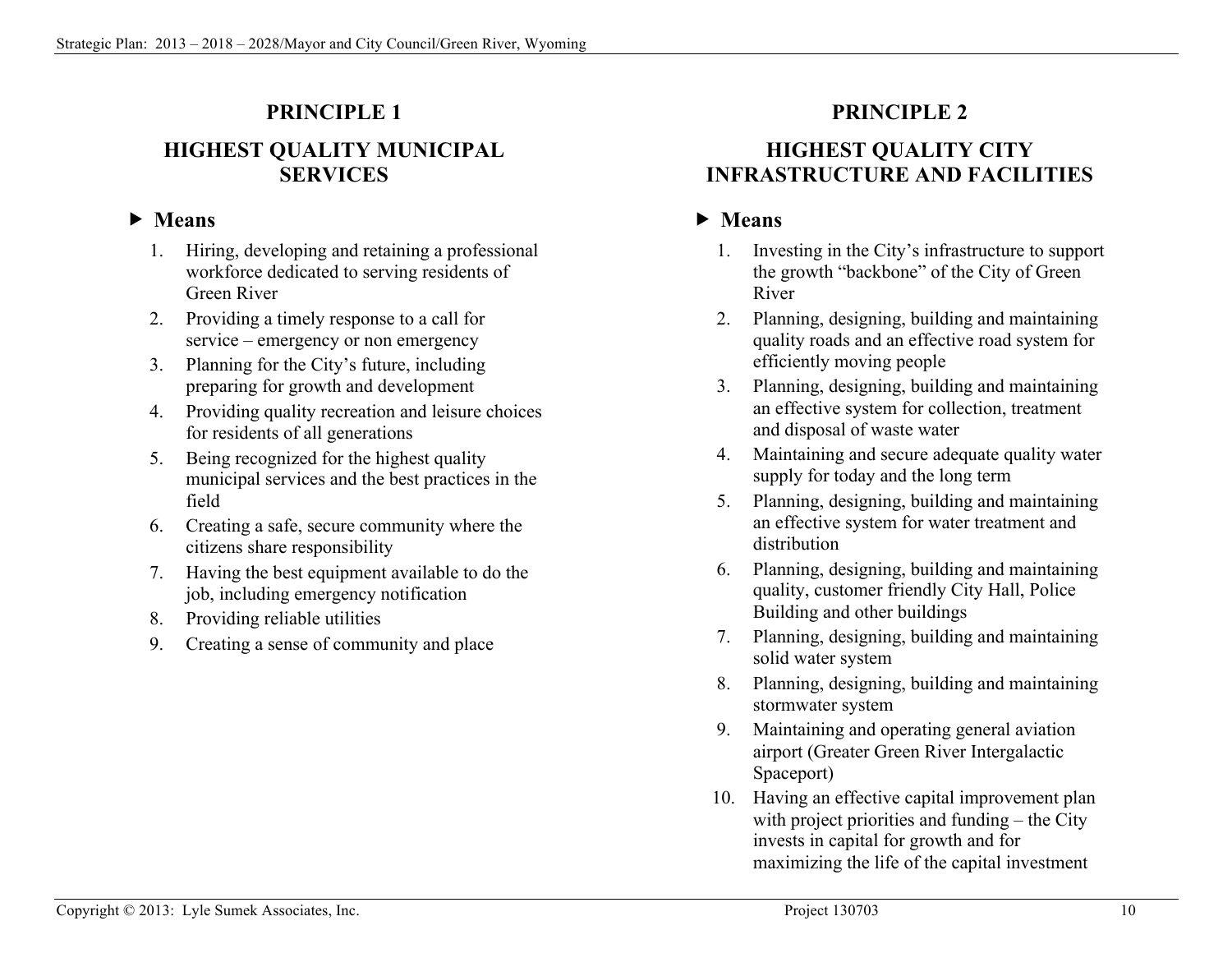# **PRINCIPLE 3**

# **CUSTOMER FRIENDLY**

# **Means**

- 1. Providing customer friendly services courteous, respectful, polite and caring
- 2. Knowing your customers' needs, problems and desired outcomes
- 3. Providing easy, customer friendly access to City services
- 4. Solving problems in a timely manner
- 5. Delivering on our commitments and promises to the residents
- 6. Evaluating the level of customer satisfaction and learning to enhance services
- 7. Educating and engaging residents about the City of Green River – vision, mission, goals, services and programs
- 8. Listening to the customer
- 9. Creating a safe environment for customers and employees

# **PRINCIPLE 4**

# **FINANCIALLY RESPONSIBLE**

- 1. Identifying critical projects with timely phases as dollars become available
- 2. Completing the job or project in the most cost effective manner
- 3. Providing sufficient resources to support defined City services and service levels
- 4. Leveraging current assets and investing resources in the City's future growth
- 5. Providing a financially responsible budget
- 6. Leveraging City dollars through grants and partnerships
- 7. Having an adequate, competitive compensation for the workforce within the City's ability to pay
- 8. Giving taxpayers value for their tax dollars and fees
- 9. Providing adequate maintenance and operations for all facilities and infrastructure
- 10. Recovering cost from non primary customers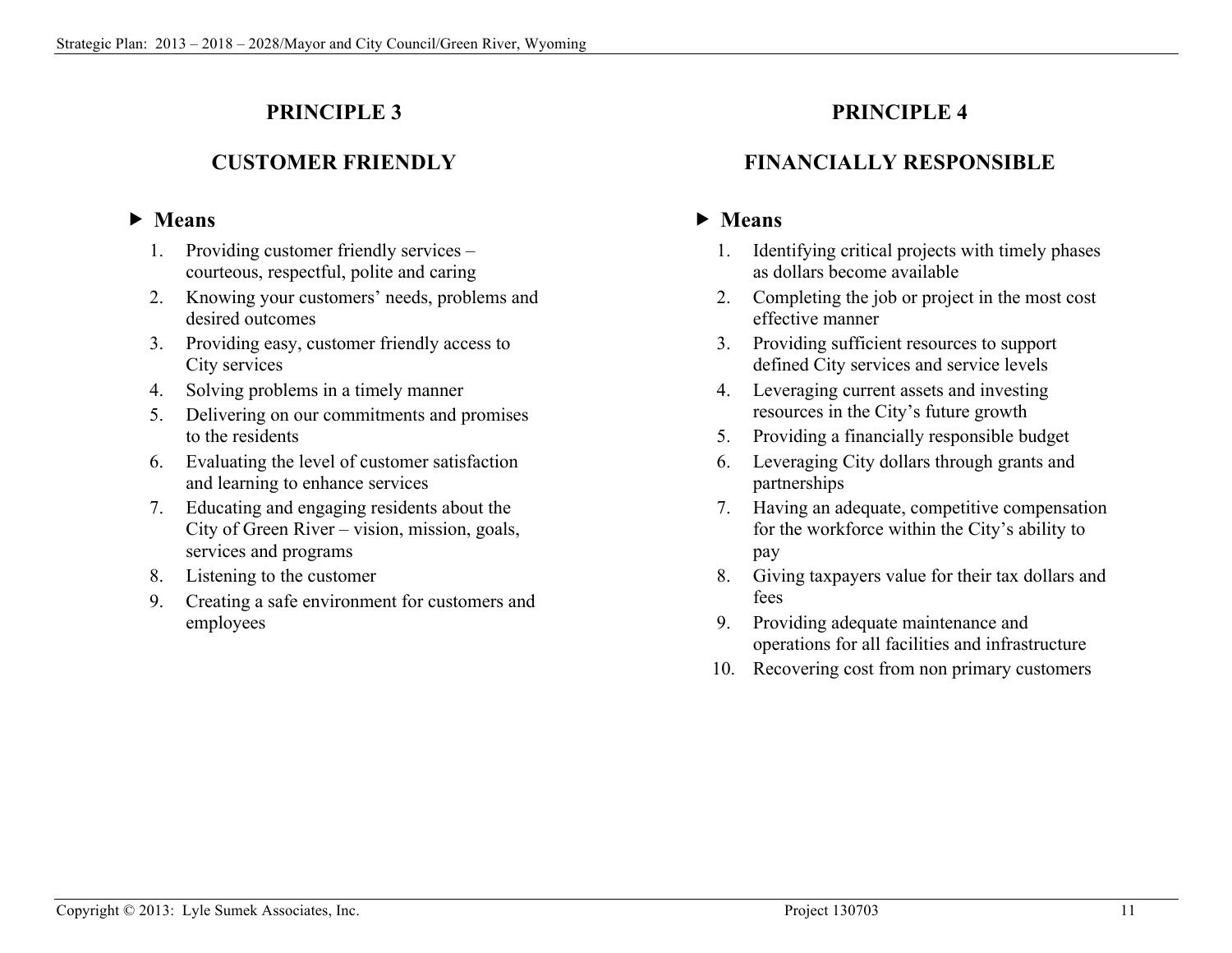# *Green River City Government Municipal Services*

# **No Choice**

**Manage Stormwater Operate Greater Green River Intergalactic Spaceport**

# **Choice – Daily Living**

**Plan for the City's Future Respond to Emergency Calls for Service Provide, Treat and Distribute Quality Water Collect, Treat, Dispose Wastewater Suppress Fires Collect, Dispose Solid Waste Plan, Build, Maintain Streets Regulate Development Land Use Enforce State Laws and Local Ordinances Stimulate Economic Growth Operate a Municipal Court Remove snow**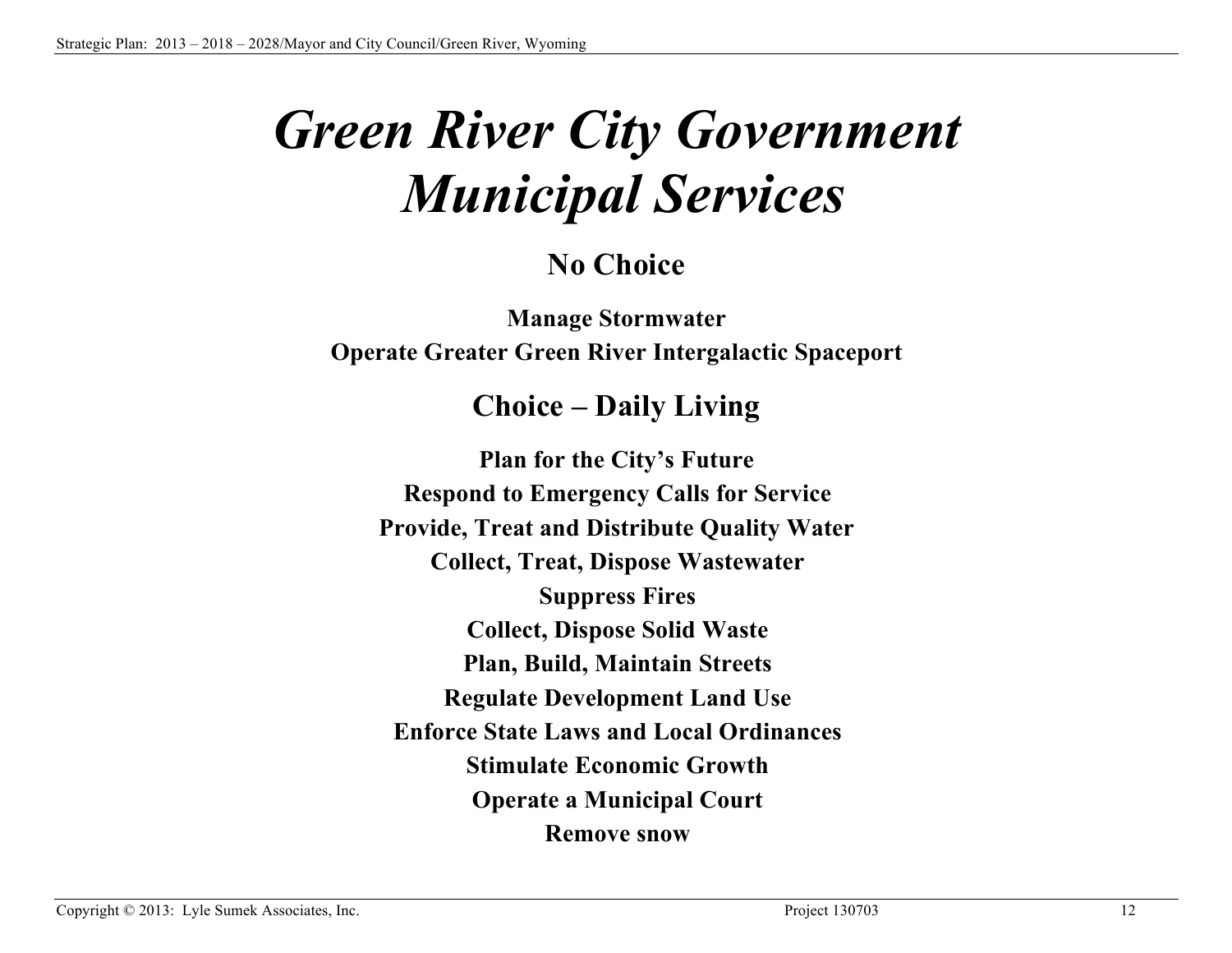# **Quality of Life – Livable**

**Operate a Recreation Center Sponsor, Fund Community Events Plan, Build, Maintain Sidewalks Provide Recreational Programs, Services, Activities Plan, Build, Maintain Parks, Public Spaces, Athletic Fields Patrol the Community Educate, Partner with Community to Prevent Fires and Criminal Activity Plan, Build, Maintain Streetscapes and Medians Operate Cemetery**

# **Add Ons**

**Operate Mosquito Abatement Review Plans and Inspect Buildings and Homes Sponsor, Fund Community Events Funded by Others Plan, Maintain Alleys Operate Pool Provide Weed Control for Alleys And Streets Remove Blighted Buildings and Structures Plan, Trim City Trees Plan, Build, Maintain Trails and Paths**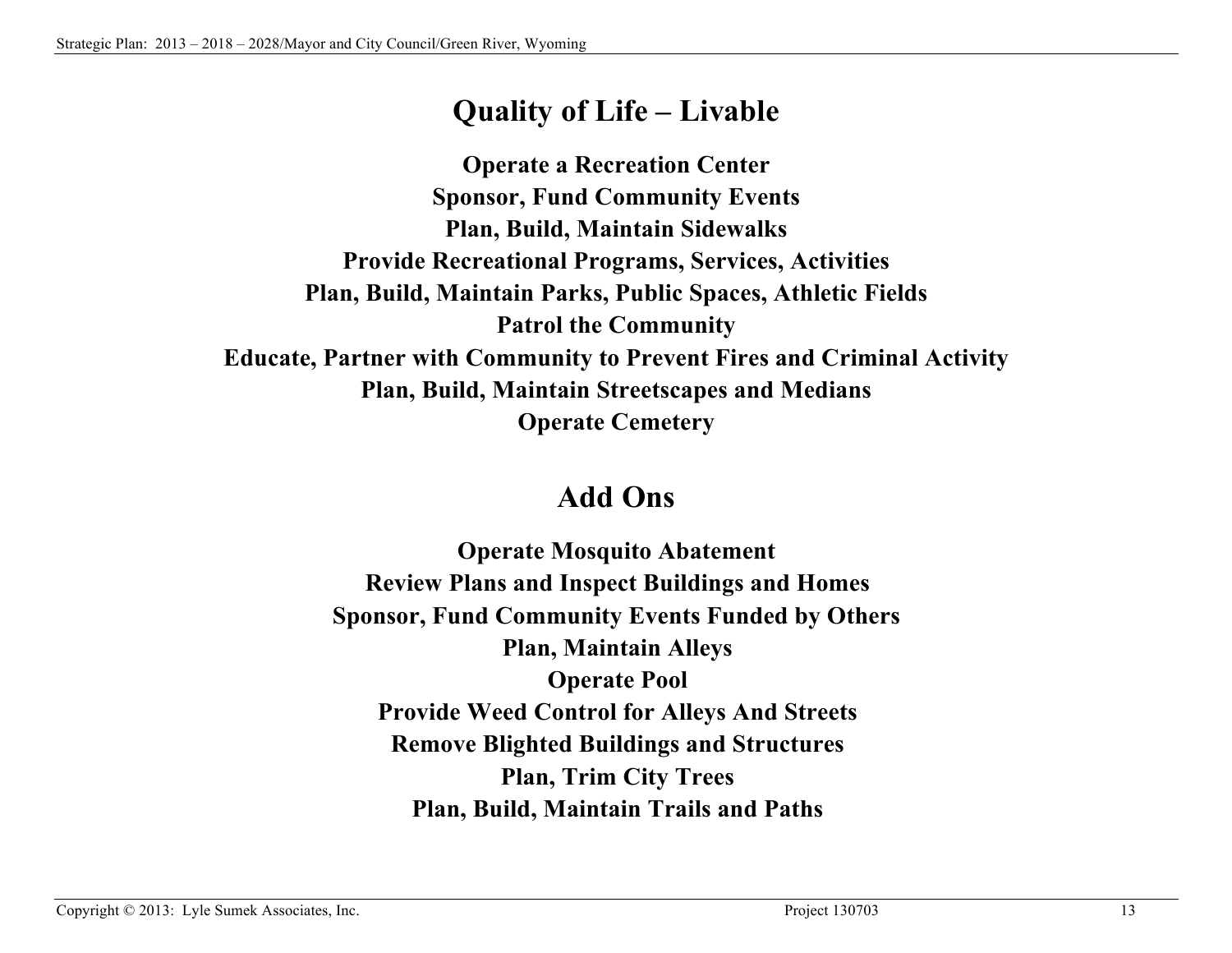# **Green River City Government Core Beliefs**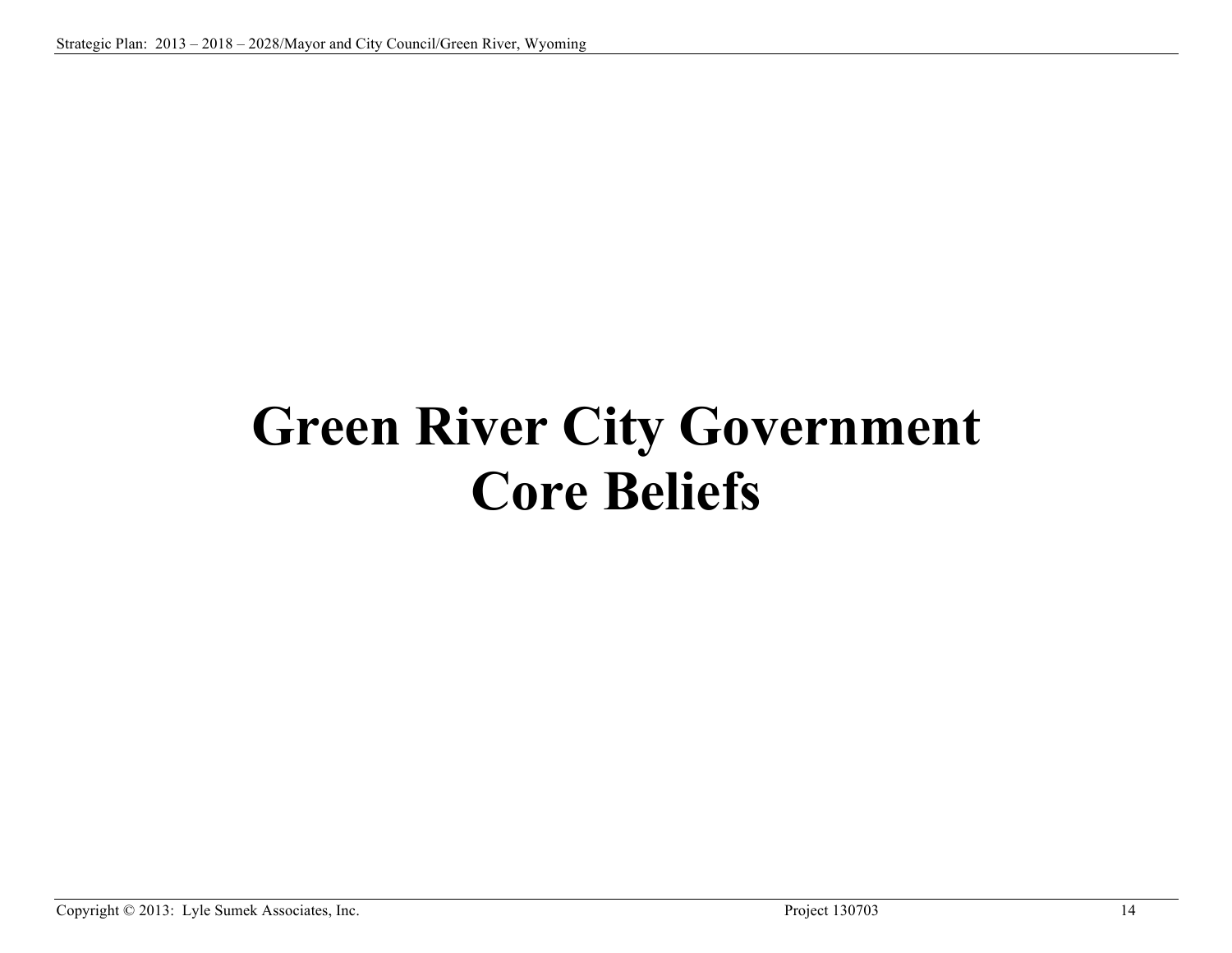# *Green River City Government Core Beliefs*

**Service Oriented**

**Teamwork**

**Integrity**

**Fiscally Responsible** 

**Proactive**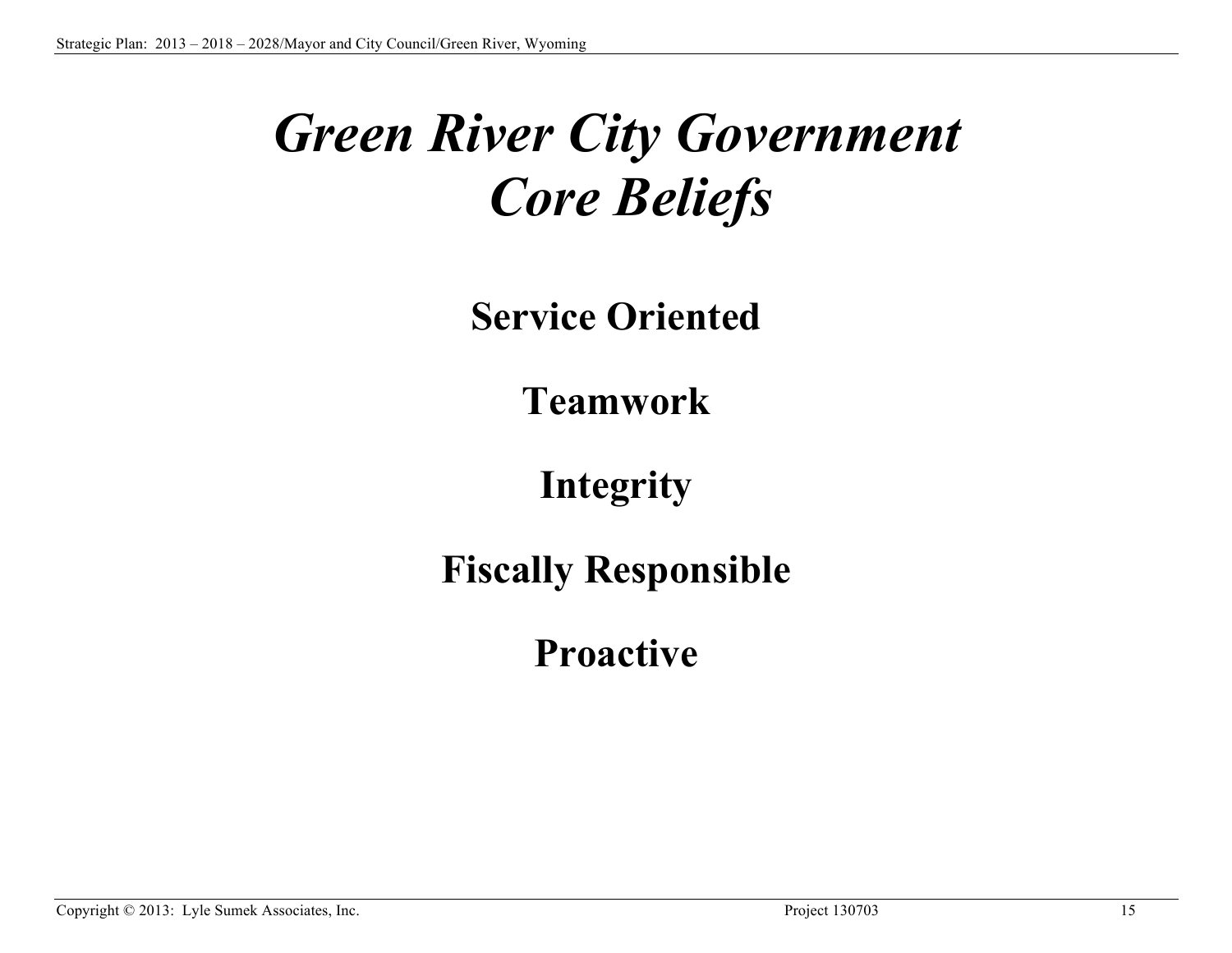# **BELIEF 1**

# **SERVICE ORIENTED**

## **Means**

- 1. Respect the customer
- 2. Identify, listen and understand the customer their problems and expectations
- 3. Provide a timely, consistent response
- 4. Act in a professional manner
- 5. If you must say "No," explain your decision and options
- 6. If you cannot help the customer, get the individual to the person who has the responsibility
- 7. Look for ways to say "yes" and help the customer
- 8. Follow up to see if needs/expectations were met
- 9. Have empathy for the customer's situation and feelings

# **BELIEF 2**

# **TEAMWORK**

- 1. Work together on common goals focusing on "big picture" and within rules and procedures
- 2. Communicate in an open, candid, accurate and direct manner – same information to others
- 3. Help others to be successful
- 4. Be fair and consistent
- 5. Know your role and respect the roles of others
- 6. Provide constructive, timely and relevant feedback following the chain of command
- 7. Share resources, knowledge and skills
- 8. Criticize in private, celebrate in public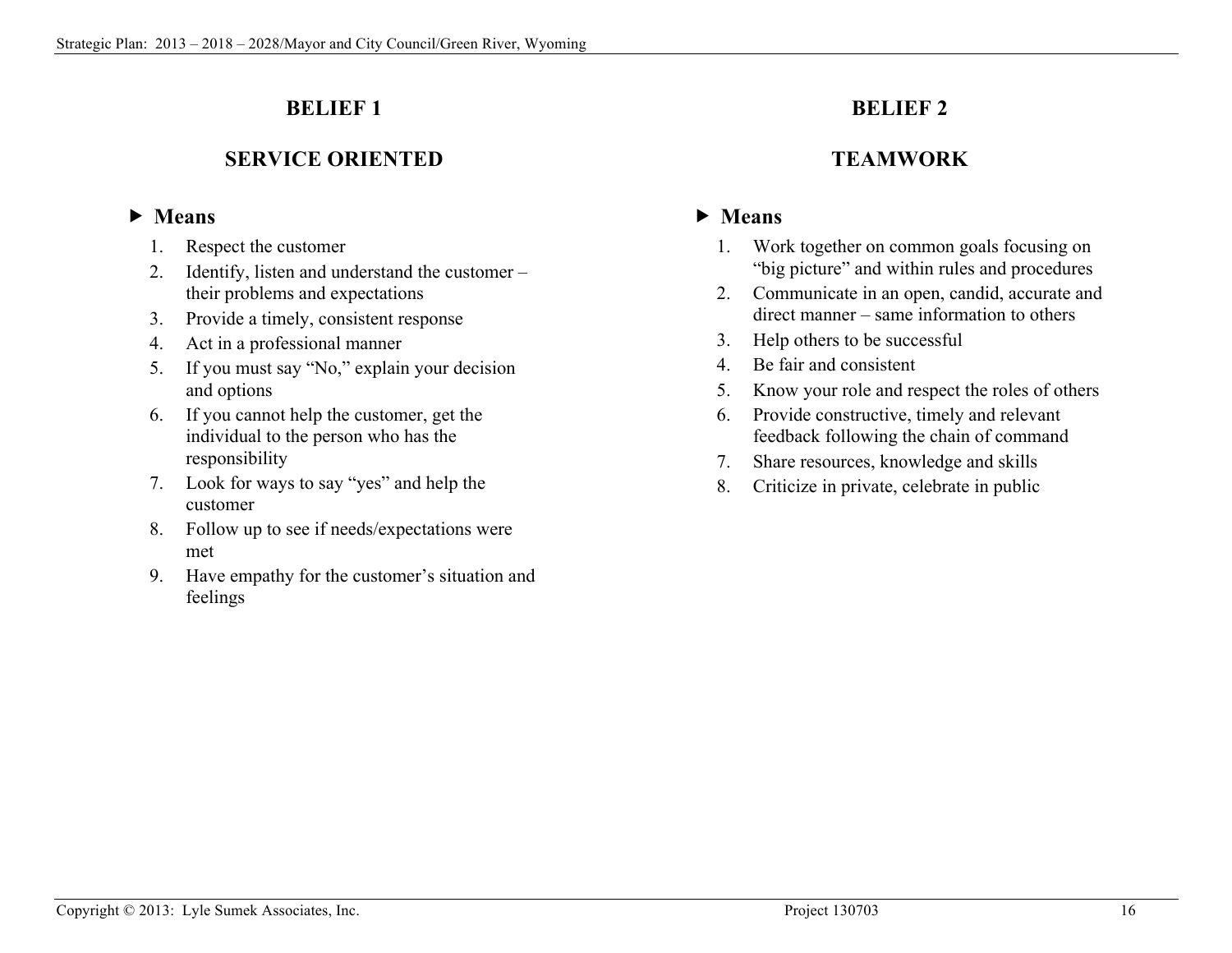# **BELIEF 3**

# **INTEGRITY**

# **Means**

- 1. Take ownership and responsibility
- 2. Follow through on commitments
- 3. Treat others with respect and in a fair manner
- 4. Act in an ethical manner above question
- 5. Treat others the way that you want to be treated
- 6. Trust others until they cannot be trusted
- 7. Be open and transparent
- 8. Do the right thing no matter who is watching

# **BELIEF 4**

# **FISCALLY RESPONSIBLE**

- 1. Anticipate and adapt to budget trends
- 2. Focus on services that we can provide service quality
- 3. Distinguish "needs" from "wants
- 4. Look forward and identify new revenue sources and partnerships
- 5. Provide services in an efficient, cost effective manner
- 6. Match services to available resources
- 7. Invest in the maintenance and replacement: infrastructure, facilities, equipment, technology
- 8. Determine priorities based upon return on investment and community value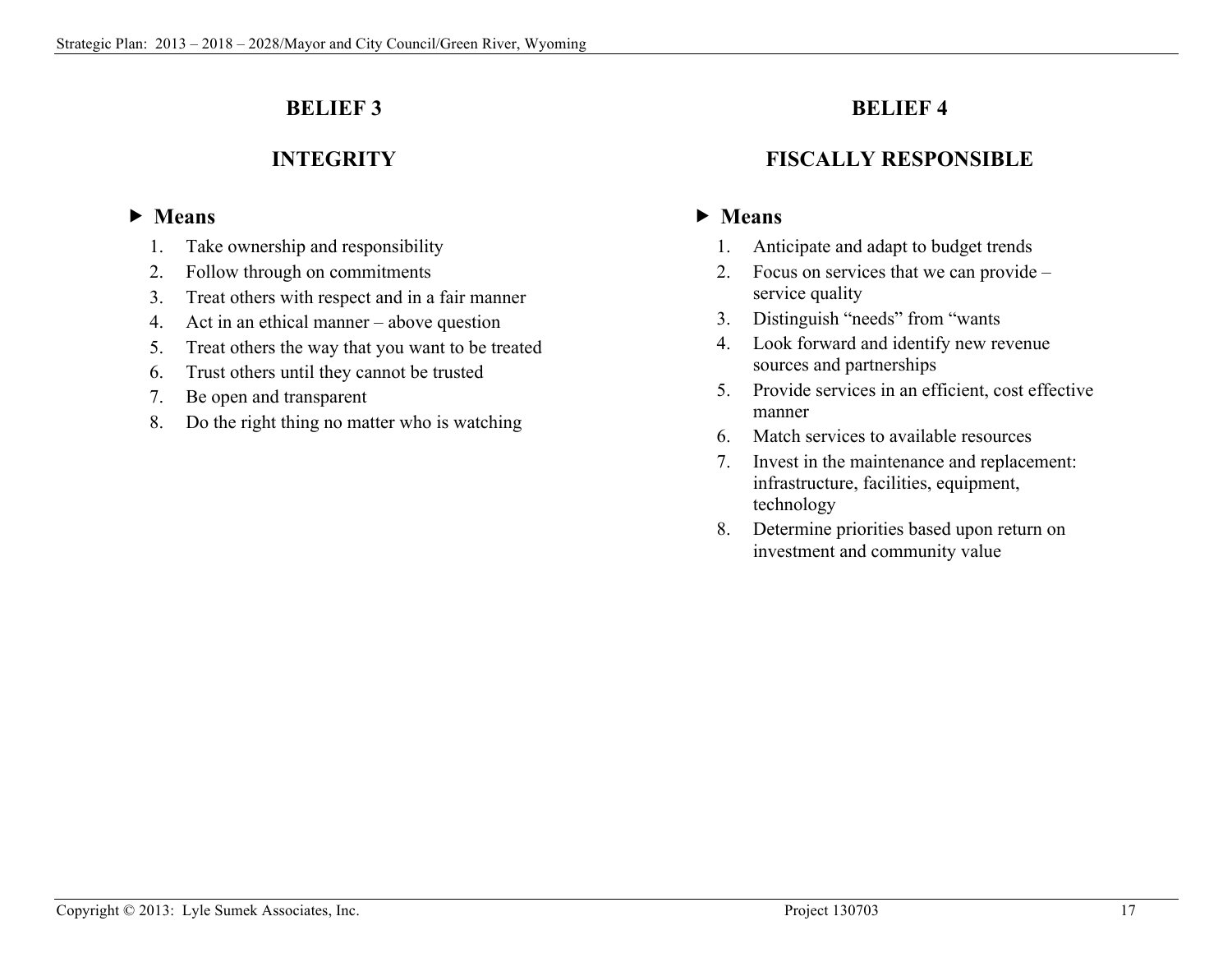# **BELIEF 5**

# **PROACTIVE**

- 1. Be open to new ideas and changes
- 2. Be forward thinking
- 3. Evaluate current services, programs and activities; identify ways to improve
- 4. Identify a problem or opportunity, and work on it
- 5. Assess risks
- 6. Develop contingency plans and preplan
- 7. Be flexible in approach
- 8. Provide a safe work environment
- 9. Know trends and best practices adapt to Green River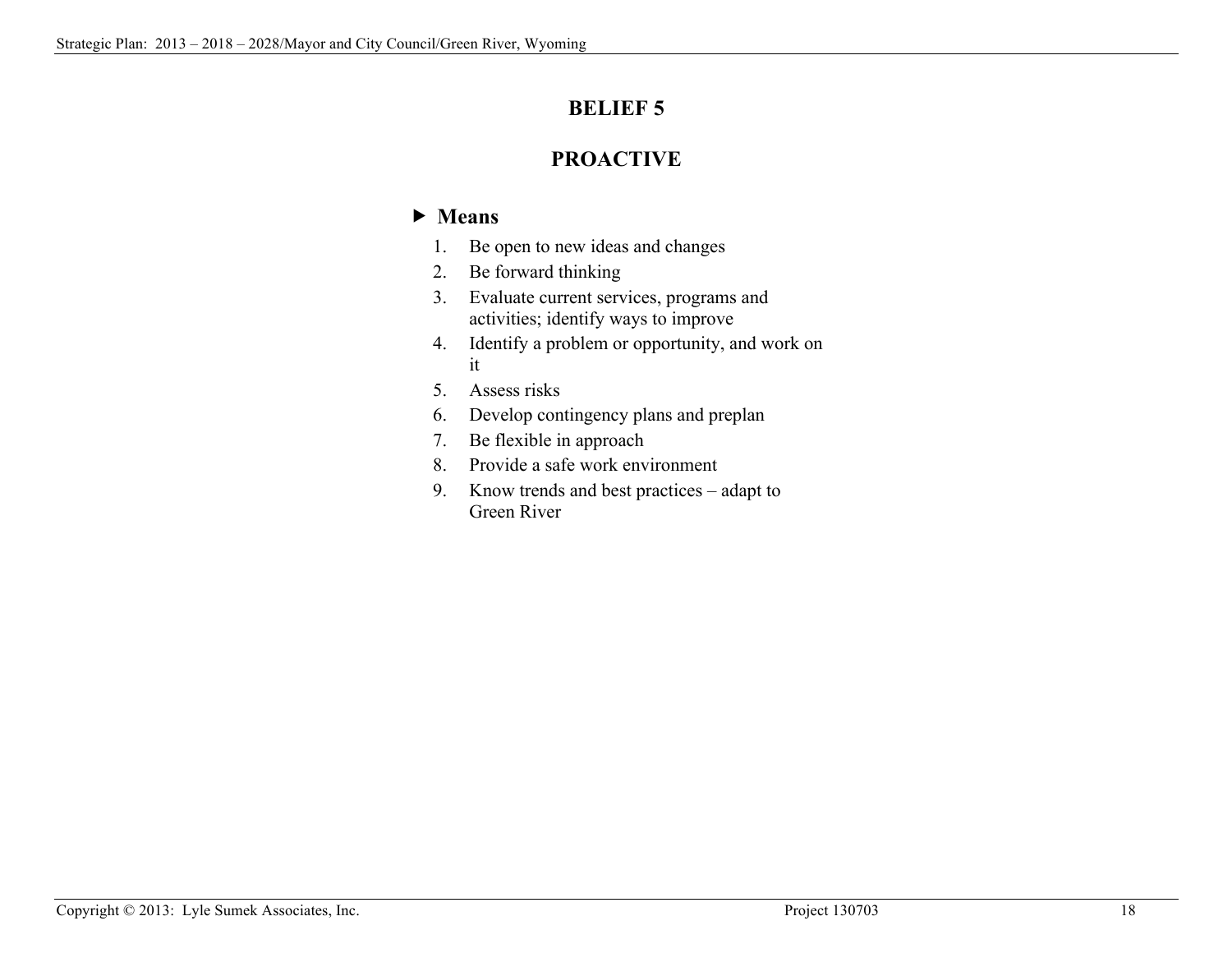# **CITY OF GREEN RIVER PLAN 2013 – 2018**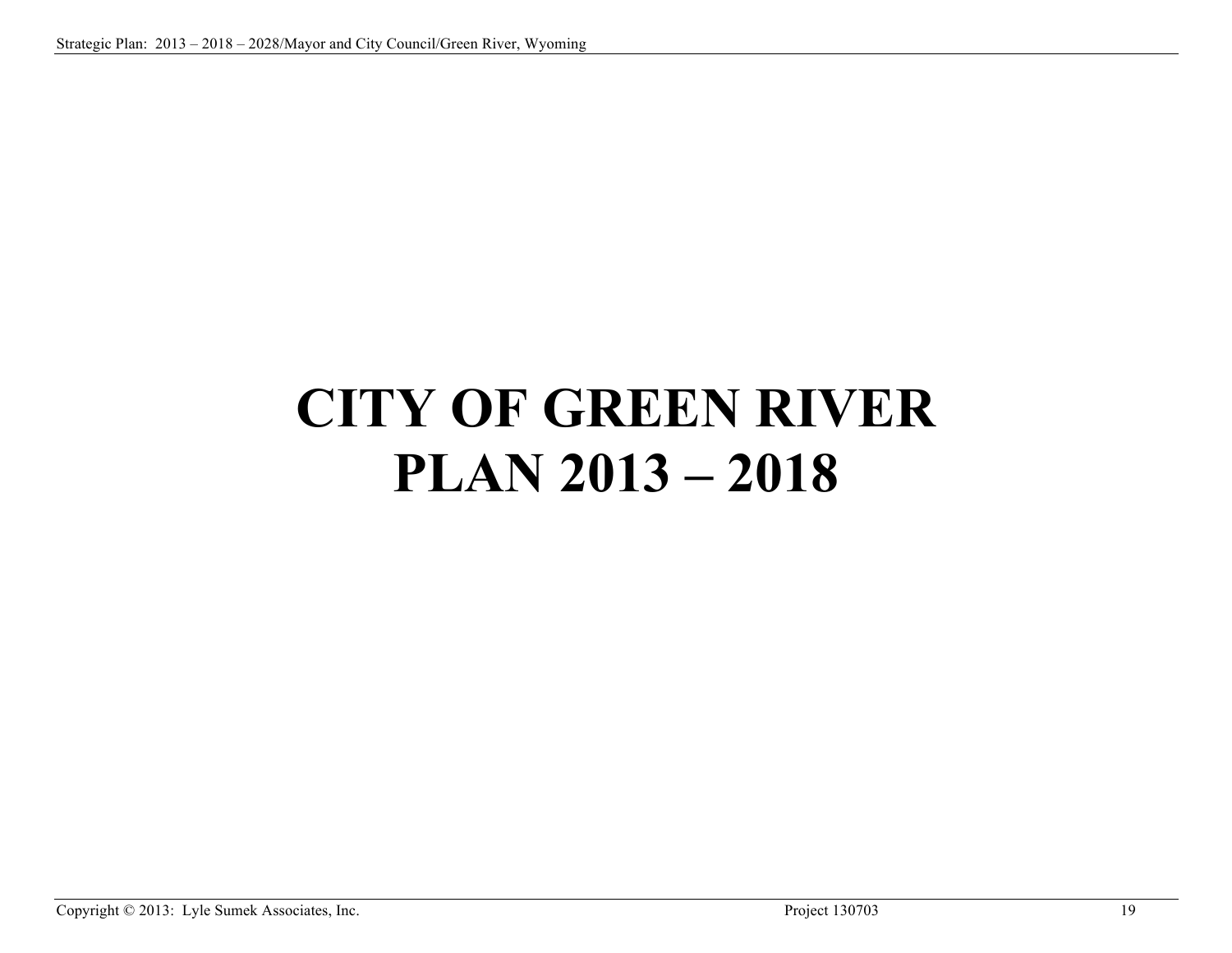# *City of Green River Goals 2018*

**Financially Sound City With Quality Services And Updated Infrastructure**

**Green River: A Great Place To Live In Western Wyoming**

**Growth In Tourism**

**Vibrant Downtown Core**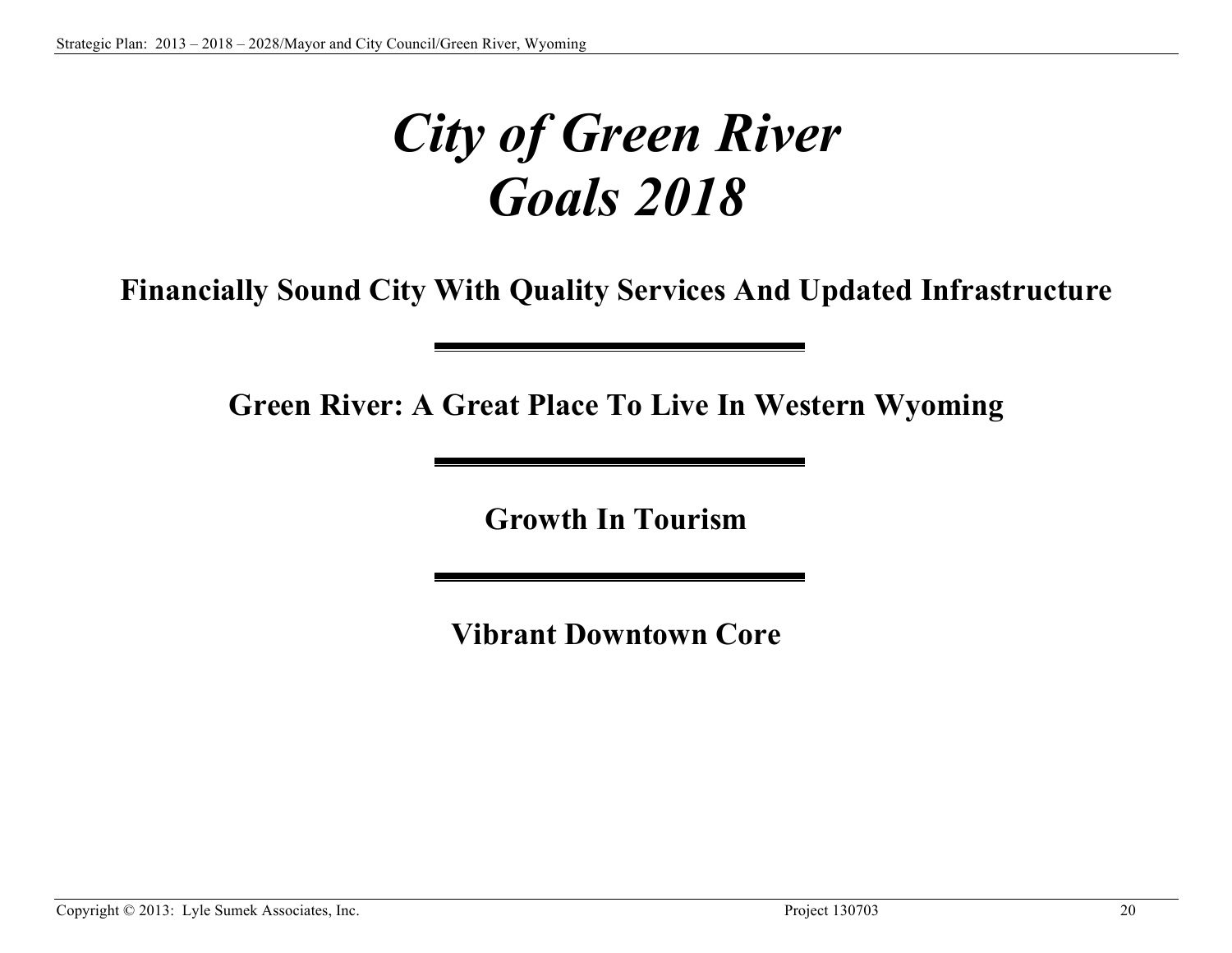# **Goal 1 Financially Sound City With Quality Services And Updated Infrastructure**

#### **OBJECTIVES**

- 1. Provide adequate funding and resources for defined and prioritized City services and service levels
- 2. Expand City resources through partnerships and grants
- 3. Increase the amount of State of Wyoming dollars coming to the City of Green River
- 4. Maintain high morale among City workforce
- 5. Enhance maintenance of City infrastructure: streets, water treatment plant and distribution system, wastewater collection system and treatment plant
- 6. Create a safe work environment: facilities and operations
- 7. Upgrade and maintain City buildings and facilities: City Hall, Police Building

#### **VALUE TO RESIDENTS**

- 1. Service value for taxes and fees
- 2. Customer friendly city services
- 3. City services responsive to community and residents needs
- 4. City continuously investigating ways to reduce the cost of government and service delivery
- 5. Convenient access to city services, programs and information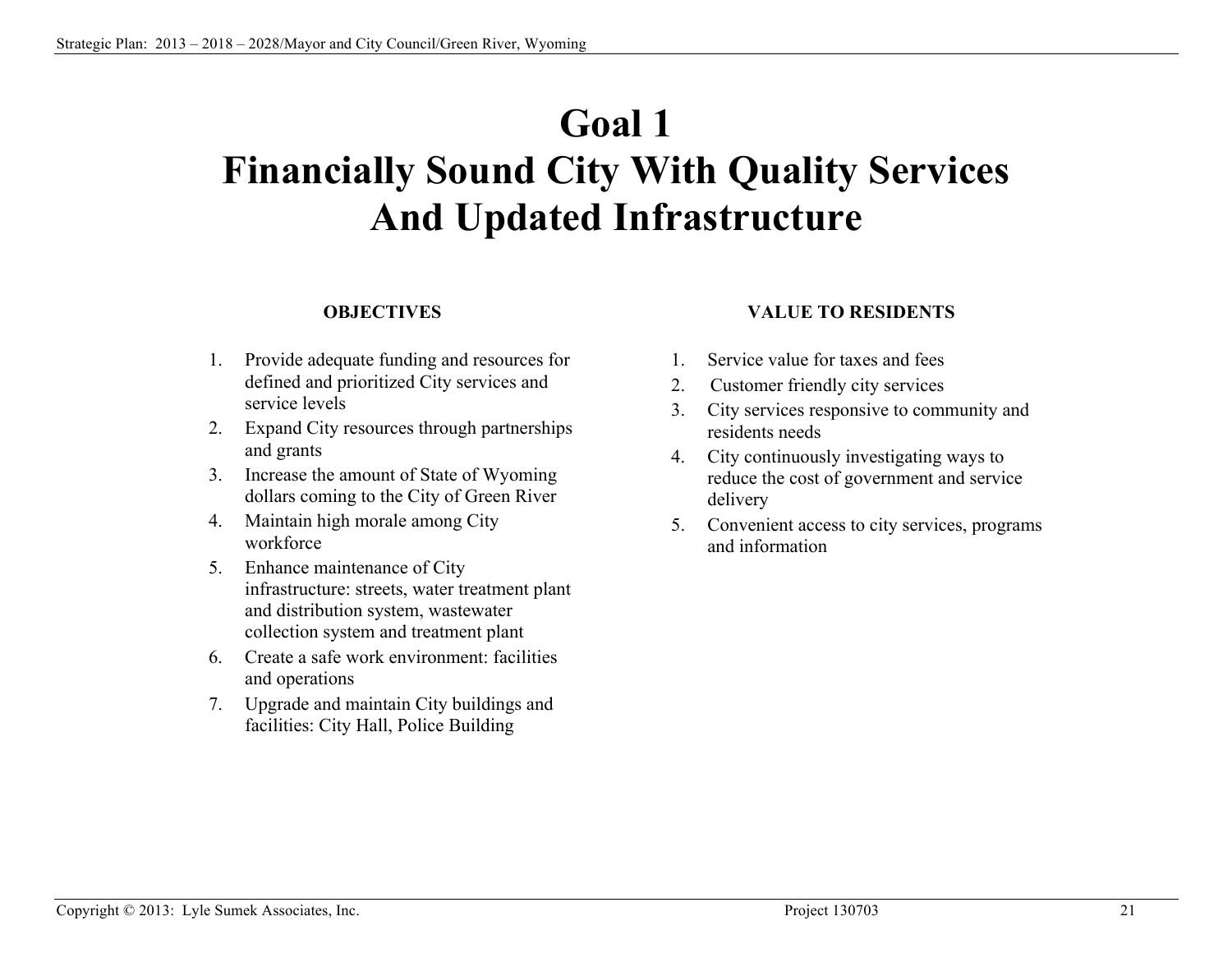### **SHORT TERM CHALLENGES AND OPPORTUNITIES**

- 1. Declining City revenues
- 2. Aging City infrastructure, facilities and buildings with deferred maintenance
- 3. Retaining and hiring a top quality City workforce dedicated to serving the Green River community
- 4. Developing partnerships that benefit the Green River Community
- 5. Conflicting priorities: services and capital projects
- 6. Increasing costs of doing business: healthcare, materials, fuel, etc.
- 7. Federal and state mandates impacting the City services and service delivery

### **LONG TERM CHALLENGES AND OPPORTUNITIES**

- 1. Reduced funding from outside sources
- 2. Anti government, anti tax environment
- 3. Changing the City organization culture emphasizing the core beliefs as performance standards for managers and employees
- 4. Upgrading the financial management systems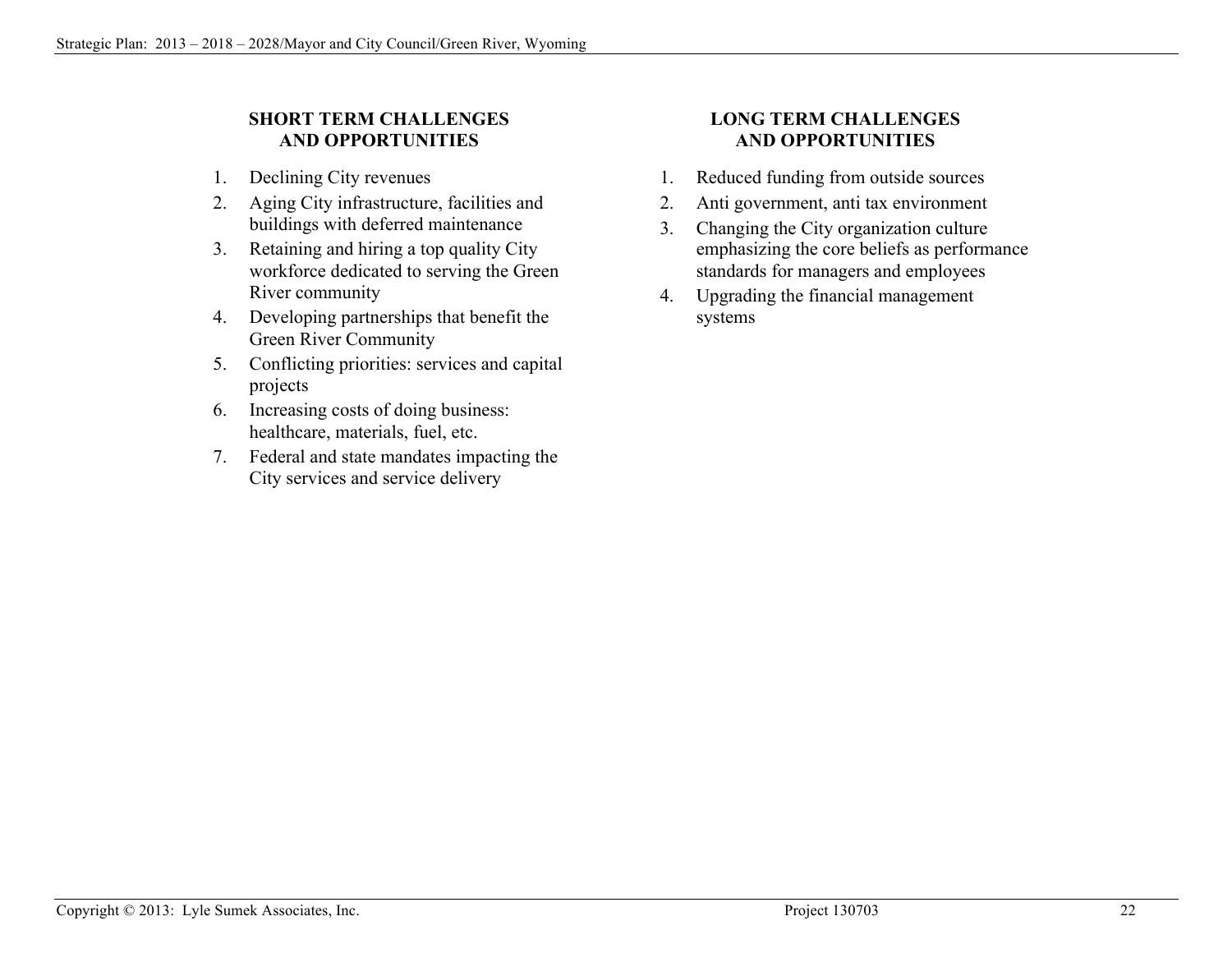### **POLICY ACTIONS 2013 – 2014**

- 1. Human Resources Policies 70 | Top Priority
- 2. Long Term Financial Plan (5 years) Top Priority
- 3. Wastewater Treatment Plant: Upgrade | Top Priority
- 4. Solid Waste Management: Direction | High Priority
- 5. City Financial Policies | High Priority
- 6. City Building Consolidation/Space Plan | High Priority
- 7. City Organization Restructure/City Workforce Analysis

### **MANAGEMENT IN PROGRESS 2013 – 2014**

- 1. Rocky Mountain Power Efficiency Review
- 2. Automatic Meter Reading: Direction (Management Initiative)
- 3. Strategic Planning: Plan Adoption, Report Update, Annual Report
- 4. Grants/Grant Position: Selection, Action Plan
- 5. Joint Powers Agreement on Lake/Reservoir
- 6. Strata Network Lease: Review Leases, Direction on Negotiations, Agreement (Management Initiative)
- 7. Migration to Virtual Desk Tops
- 8. Staff Development and Succession Planning Leadership Development for Mayor, City Council and Managers
- 9. Code Red: Implementation
	- a) Emergency Services: Maintenance
	- b) Utilities / Infrastructure

# **MAJOR PROJECTS 2013 – 2014**

**PRIORITY**

1. Police Building Project: Construction, Opening

#### **ON THE HORIZON 2014 – 2018**

- 1. DUS/DUI Finance Review and Cost: Direction
- 2. Zoning Regulation: Decision to Eliminate
- 3. Building Permits and Inspection: decision to Eliminate
- 4. Community Communications and Outreach Plan: Development, Activities
- 5. Community Events: Inventory, Direction, City Role
- 6. Sewer Responsibility (Private Property) Ordinance: Review, Direction
- 7. Vehicle Replacement Policy: Review, Direction, Funding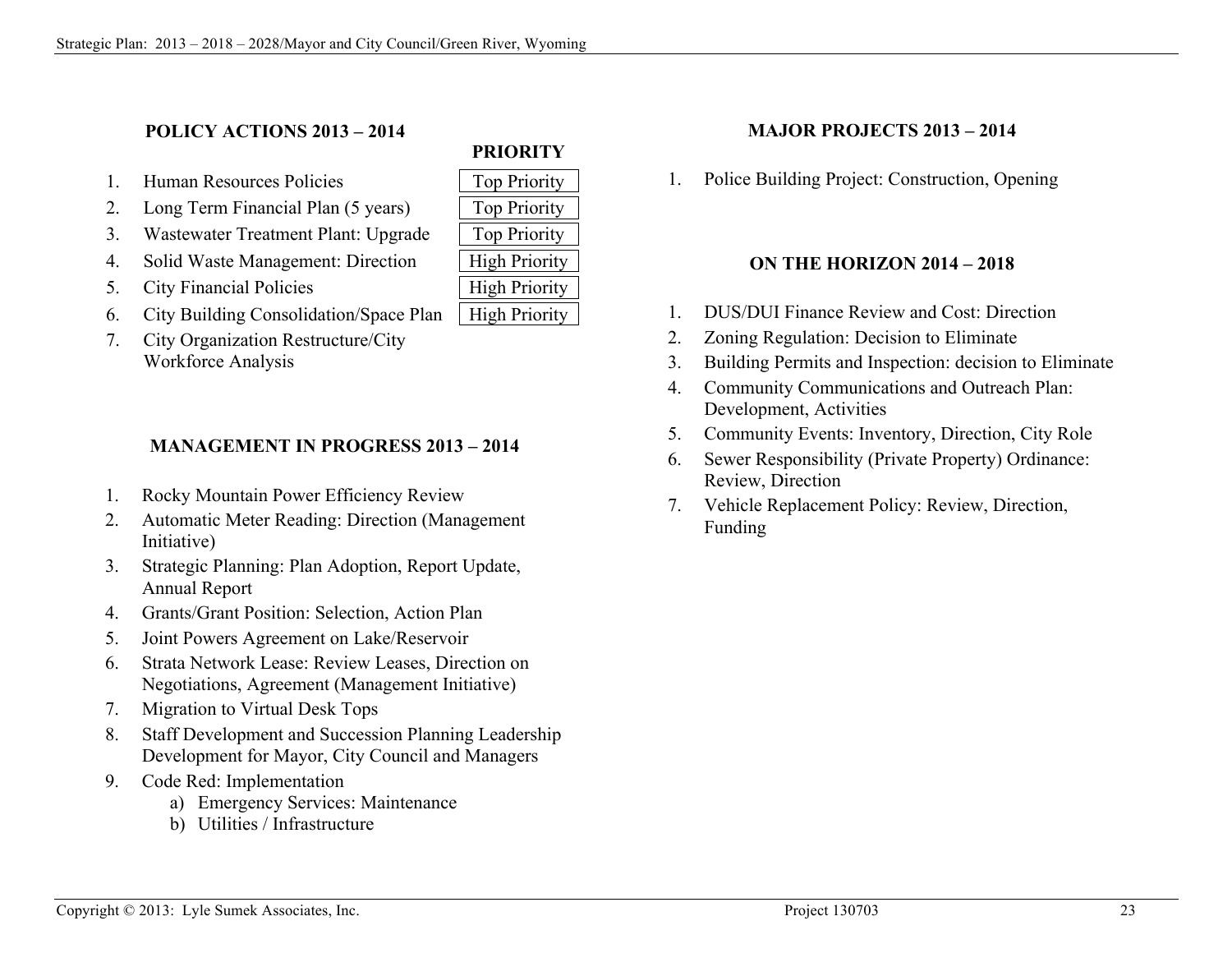# **Goal 2**

# **Green River: A Great Place To Live In Western Wyoming**

#### **OBJECTIVES**

- 1. Maintain a safe community with a low crime rate
- 2. Expand variety and choices of housing stock: types, prices, ownership/rental
- 3. Continue to support events that build community identity and pride
- 4. Have a reputation as the place to live for all family generations
- 5. Expand job opportunities for residents in the region
- 6. Expand recreational and leisure facilities and activities during the winter

#### **VALUE TO RESIDENTS**

- 1. Opportunities for affordable, quality single family homes
- 2. Choices for your leisure time in Green River
- 3. Feeling safe and secure at home, in your neighborhood and in the community
- 4. Community events bringing residents together
- 5. Quality schools and educational programs
- 6. Convenience necessities for daily living available in Green River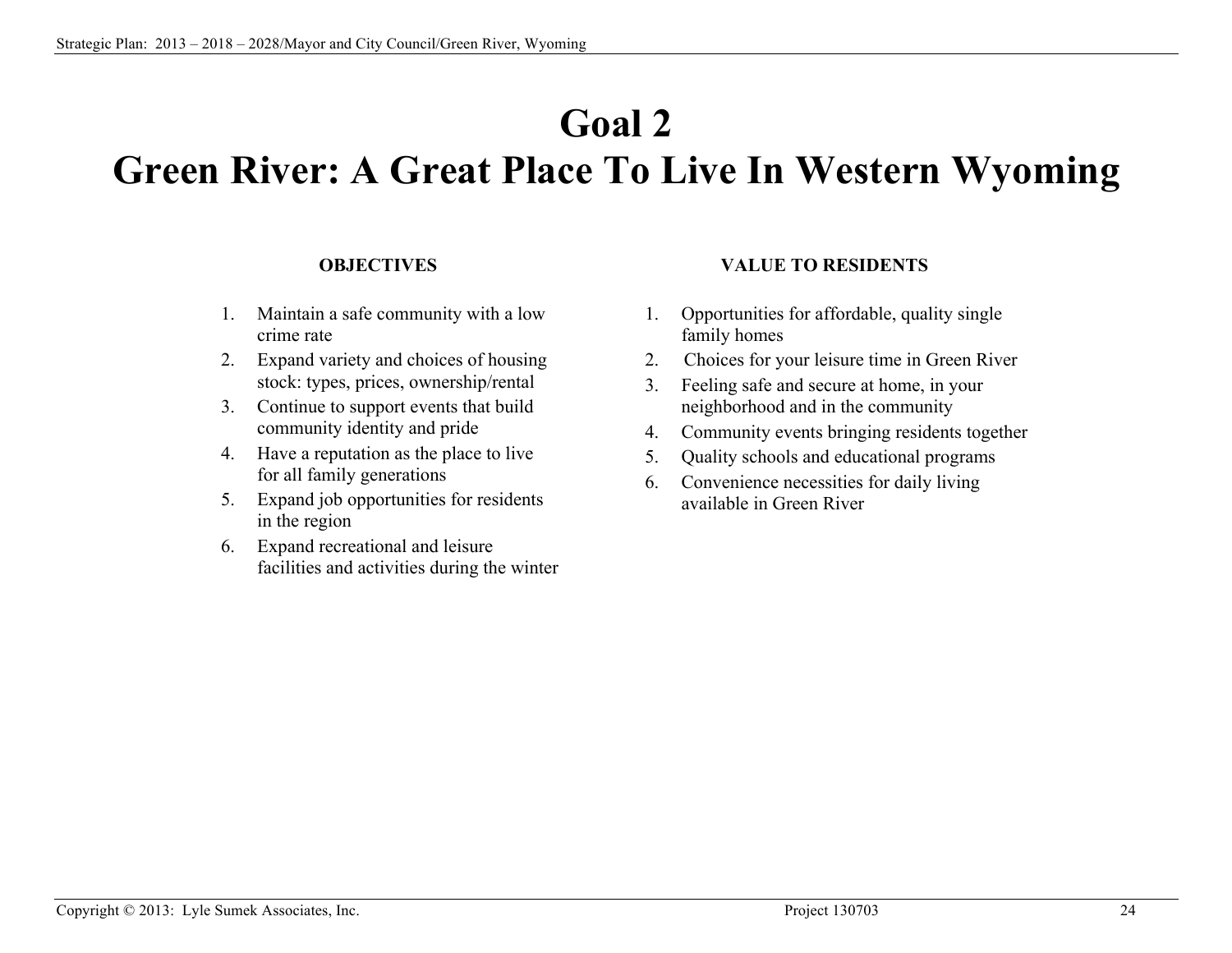### **SHORT TERM CHALLENGES AND OPPORTUNITIES**

- 1. Tapping the outdoor recreational activities around Green River
- 2. Supporting future housing developments in Green River with infrastructure and city services
- 3. Attracting retail necessary for daily living
- 4. Expanding the range of housing choices
- 5. Partnering with community organizations

### **LONG TERM CHALLENGES AND OPPORTUNITIES**

- 1. Close proximity to and competition with Rock Springs for major shopping, entertainment and restaurants
- 2. Funding for quality of life and leisure time facilities and programs
- 3. Aligning and funding and alternative route to Rock Springs
- 4. Changing recreational and leisure activities by generations
- 5. Assisting in the retention of medical facilities and healthcare services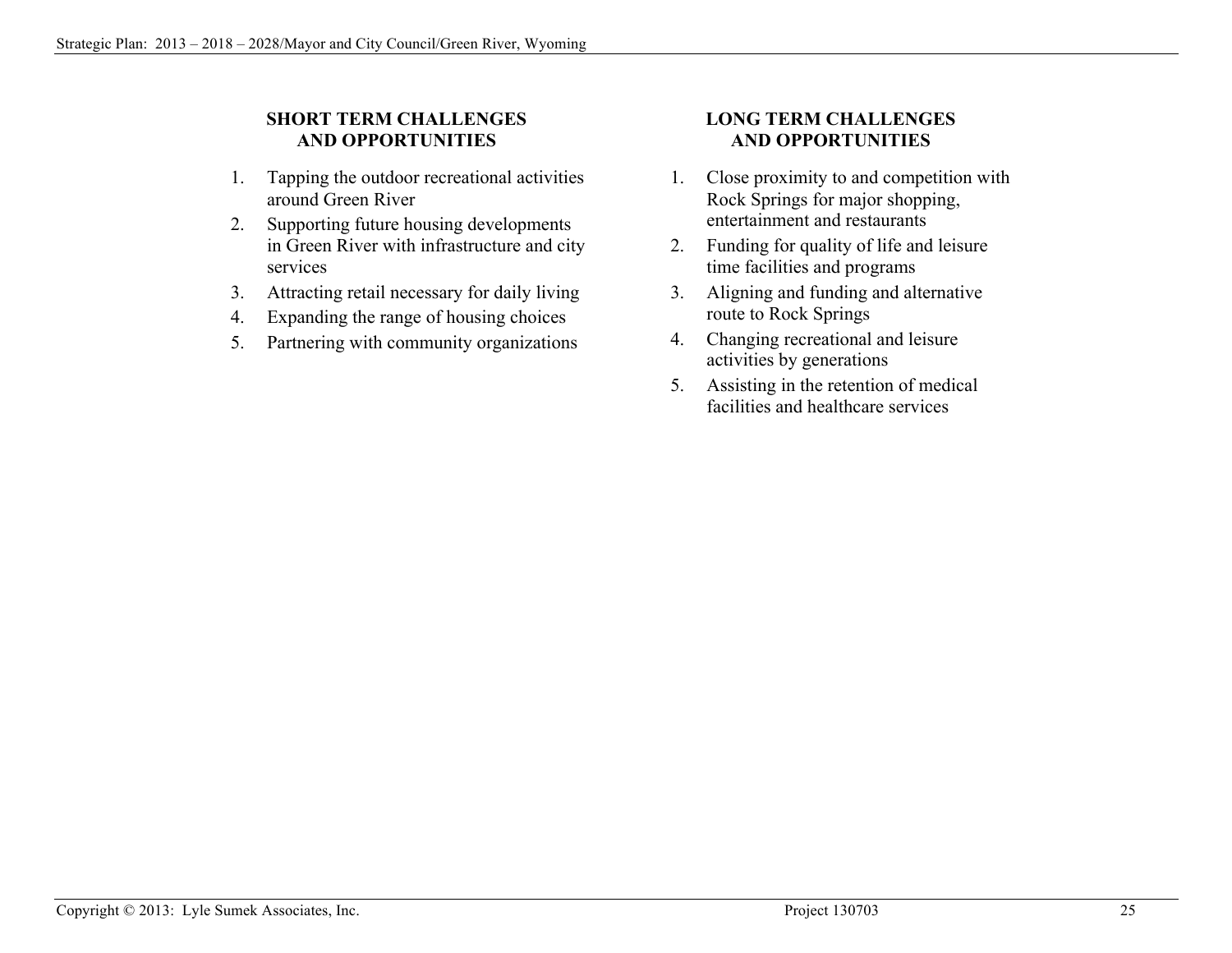### **POLICY ACTIONS 2013 – 2014**

- 1. Lights on Green Belt Top Priority
- 2. Land Acquisition High Priority
	- a) Union Pacific Railroad
	- b) River Corridor
	- c) BLM Sections 10 and 12
- 3. Winter Activities Expansion
- 4. Walking Track in Recreation Center

## **MANAGEMENT IN PROGRESS 2013 – 2014**

- 1. Hitching Posts: Property Sale
- 2. Old Lincoln School Housing Development
- 3. Green River Ordinance Updates: Implementation\*\*\*\*\*
- 4. Child Development Center: Agreement for Ground Maintenance, Grand Opening\*\*\*\*\*

# **PRIORITY**

### **MAJOR PROJECTS 2013 – 2014**

- 1. East Teton Road and Utility Improvement
- 2. Locust Street Reconstructing
- 3. Apache Street Reconstruction
- 4. Wind River Street Reconstruction
- 5. Horseshoe Pits (6): Construction

## **ON THE HORIZON 2014 – 2018**

- 1. Water Infrastructure to the West: Funding
- 2. Sidewalk Policy and Plan: Direction, Funding
- 3. Mobile Home Park: Direction, Development, Location
- 4. Zoning Code Amendments
- 5. Senior Housing: Needs Assessment, Direction, City Role, Project
- 6. South Hill Development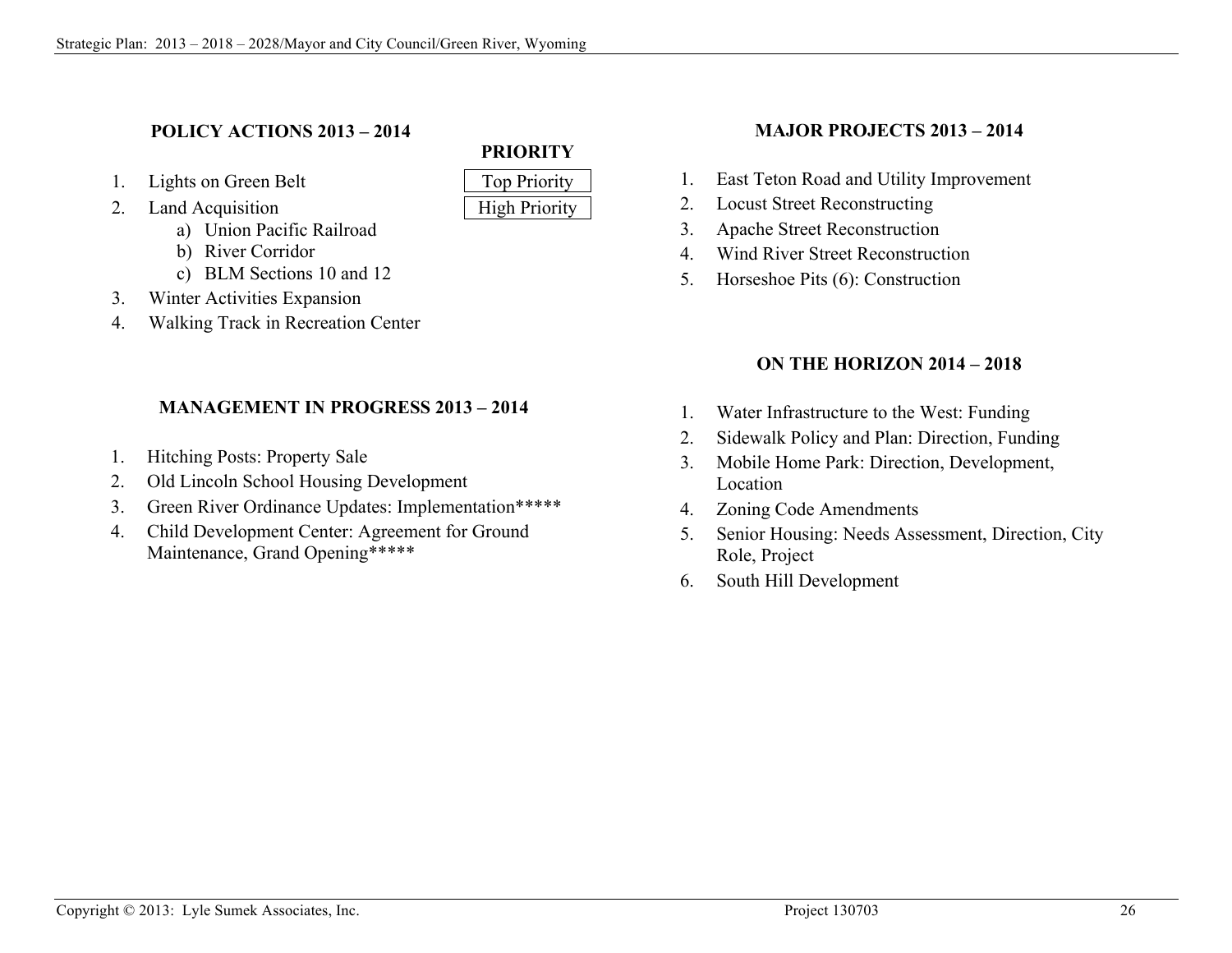# **Goal 3 Growth In Tourism**

#### **OBJECTIVES**

- 1. Clean up the Second South area
- 2. Attract local aviation businesses and aviation training with Western Wyoming Community College
- 3. Link Green River to current reasons that tourists come to the area: hunting, fishing, boating, biking, camping
- 4. Expand marketing of Green River area as a great outdoor destination
- 5. Increase the number of I-80 travelers stopping and experiencing Green River
- 6. Upgrade the Greater Green River Intergalactic Spaceport with increased use by tourists and businesses

### **VALUE TO RESIDENTS**

- 1. Amenities for residents and visitors to enjoy
- 2. Tourists contributing to the local economy
- 3. Job and business opportunities for Green River residents
- 4. More attractive community inviting to residents and tourists
- 5. Protection of property values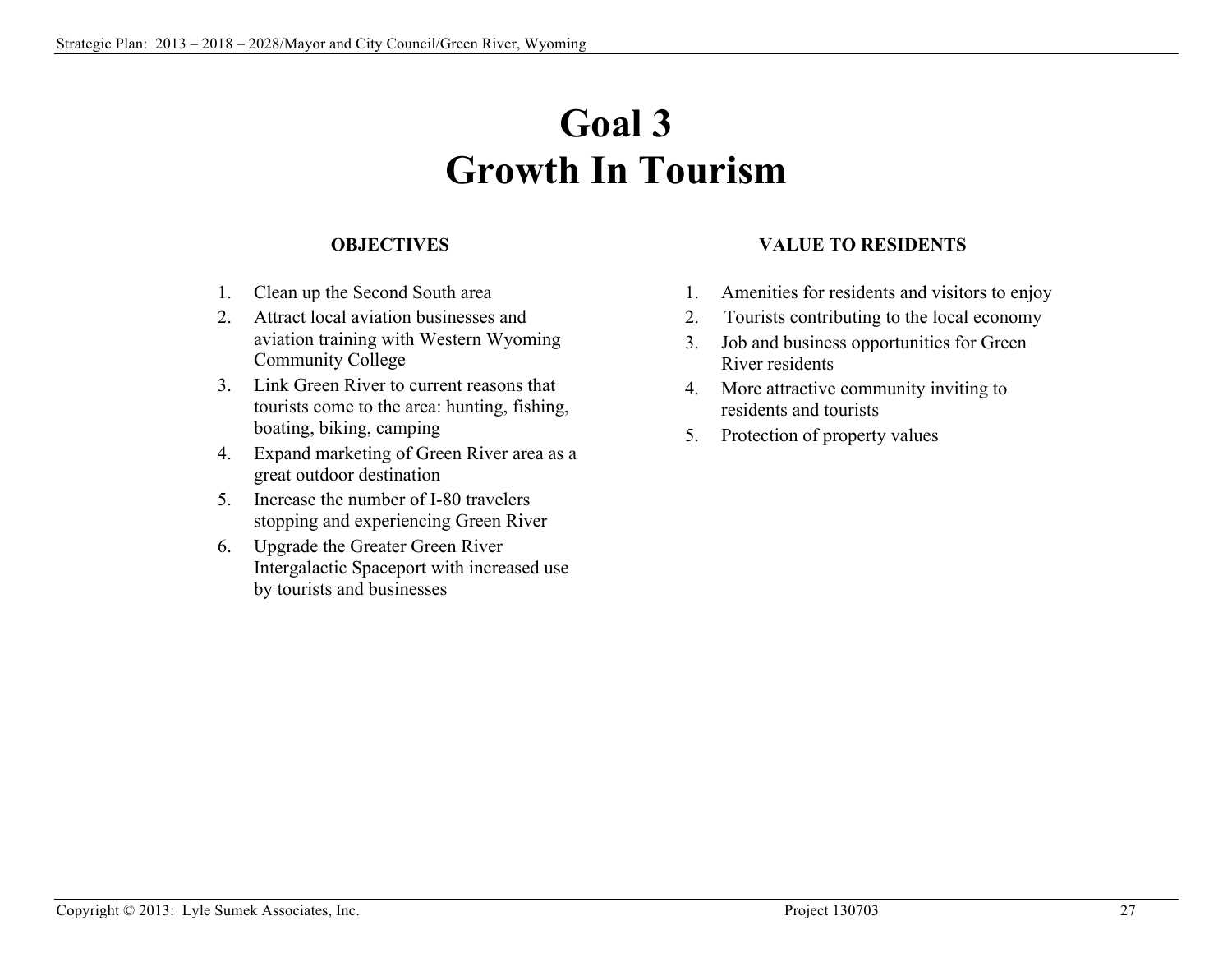### **SHORT TERM CHALLENGES AND OPPORTUNITIES**

- 1. Linking Green River to Flaming Gorge, Dinosaur Natural Park and other natural assets
- 2. Funding for marketing and tourism development
- 3. Tapping the potential of the Greater Green River Intergalactic Spaceport
- 4. Capitalizing on Scenic By Ways/Back Ways around Flaming Gorge
- 5. Getting the travelers on I-80 to stop and discover Green River

### **LONG TERM CHALLENGES AND OPPORTUNITIES**

- 1. Developing a common vision and goals for tourism development
- 2. Developing amenities that attract tourists
- 3. Attracting hospitality and retail businesses that caterer to tourists
- 4. Developing a reputation as a tourist destination
- 5. Identifying a location and defining the City role for camping in the Green River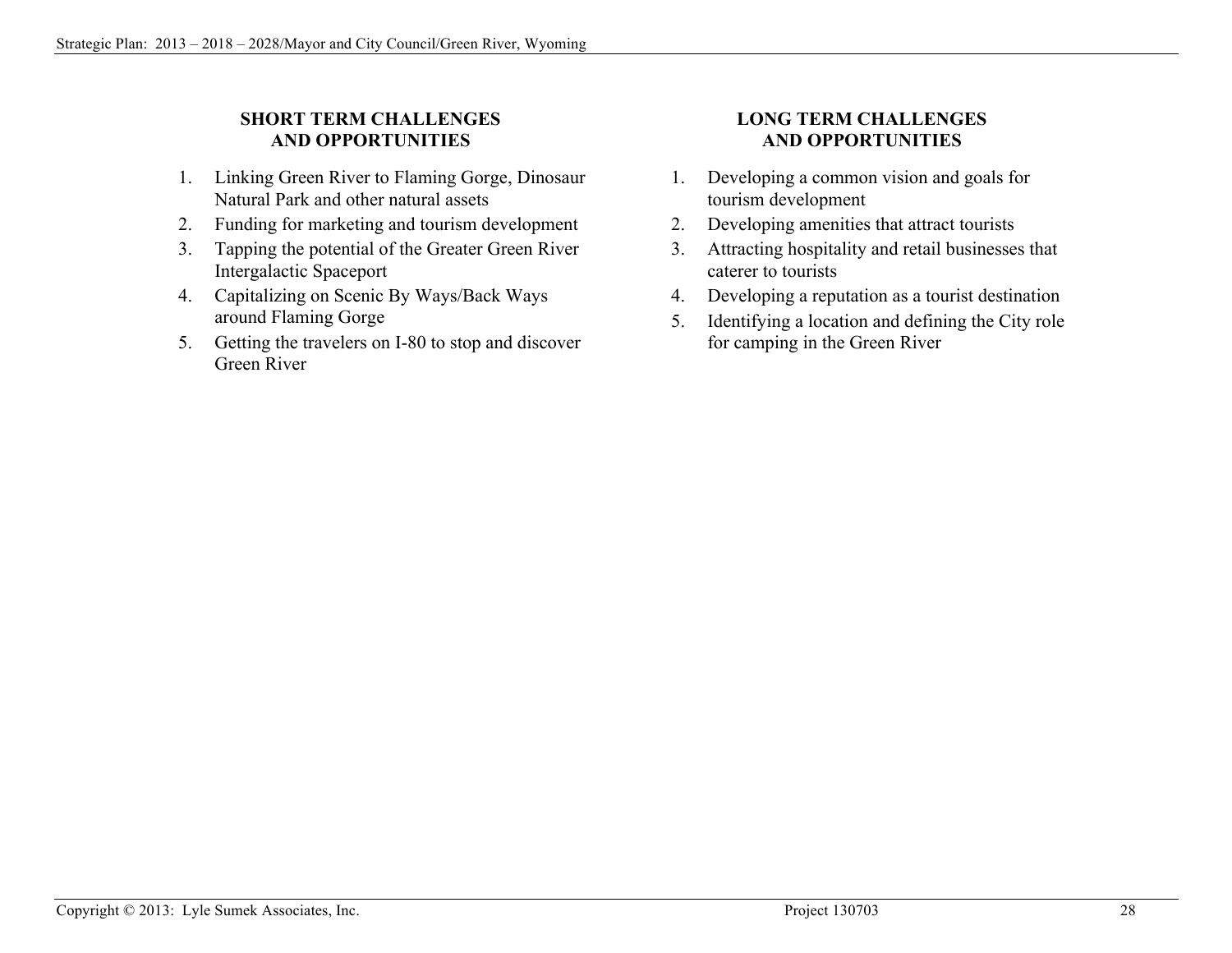### **POLICY ACTIONS 2013 – 2014**

- 1. Airport Master Plan Top Priority
- 2. City Economic Development Plans and Policies
- 3. Campground Evaluation, Goals, Location, Direction

### **MANAGEMENT IN PROGRESS 2013 – 2014**

1. Business Streamlining Process: Update Report

### **MAJOR PROJECTS 2013 – 2014**

1. City Gateways Signs

**PRIORITY**

2. Wayfinding and Community Signage

### **ON THE HORIZON 2014 – 2018**

1. Tourism Development Plan: Evaluation, Goals, Plan Development, Actions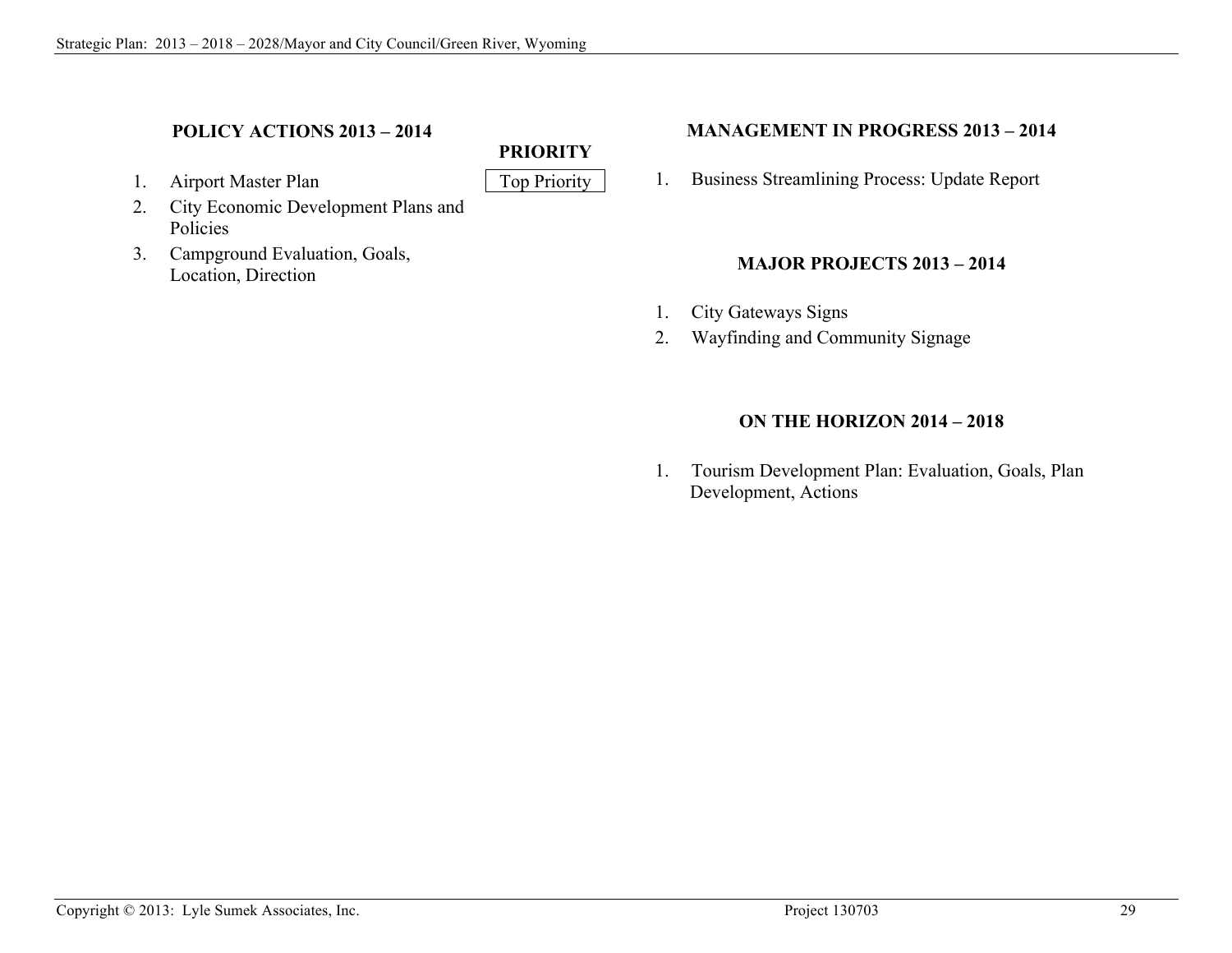# **Goal 4 Vibrant Downtown Core**

#### **OBJECTIVES**

- 1. Enhance the attractiveness of building facades and streetscapes
- 2. Develop a beautiful and safe Downtown
- 3. Increase/expand year round community events and festivals located in Downtown
- 4. Preserve the historic character of Green River's Downtown
- 5. Preserve the Carnegie Library
- 6. Expand public art in the Downtown core

#### **VALUE TO RESIDENTS**

- 1. Reasons to go Downtown
- 2. Opportunities to experience and enjoy Downtown
- 3. Downtown as a focal point of community activities
- 4. More attractive, aesthetically pleasing and personally inviting Downtown
- 5. Business opportunities in the Downtown area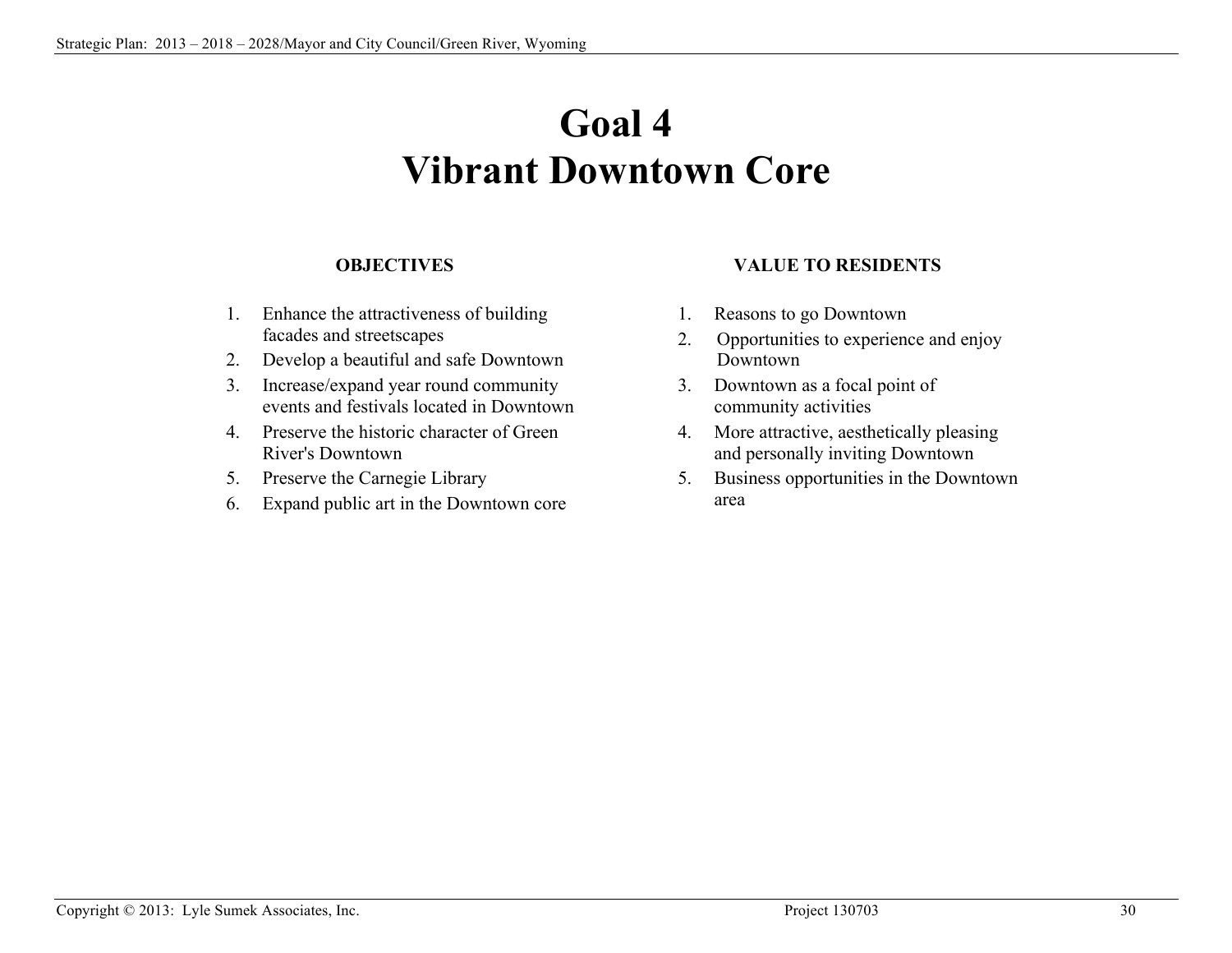### **SHORT TERM CHALLENGES AND OPPORTUNITIES**

- 1. Balancing property rights with community benefits
- 2. Working with businesses and property owners
- 3. Balancing new developments and buildings with preserving Green River's history
- 4. Blighted and abandoned buildings needing demolition or major restoration

### **LONG TERM CHALLENGES AND OPPORTUNITIES**

- 1. Attracting businesses and private sector investors
- 2. Funding for infrastructure improvements, beautification projects and maintenance
- 3. Defining and funding the City's role in Downtown
- 4. Creating a true sense of place for residents and visitors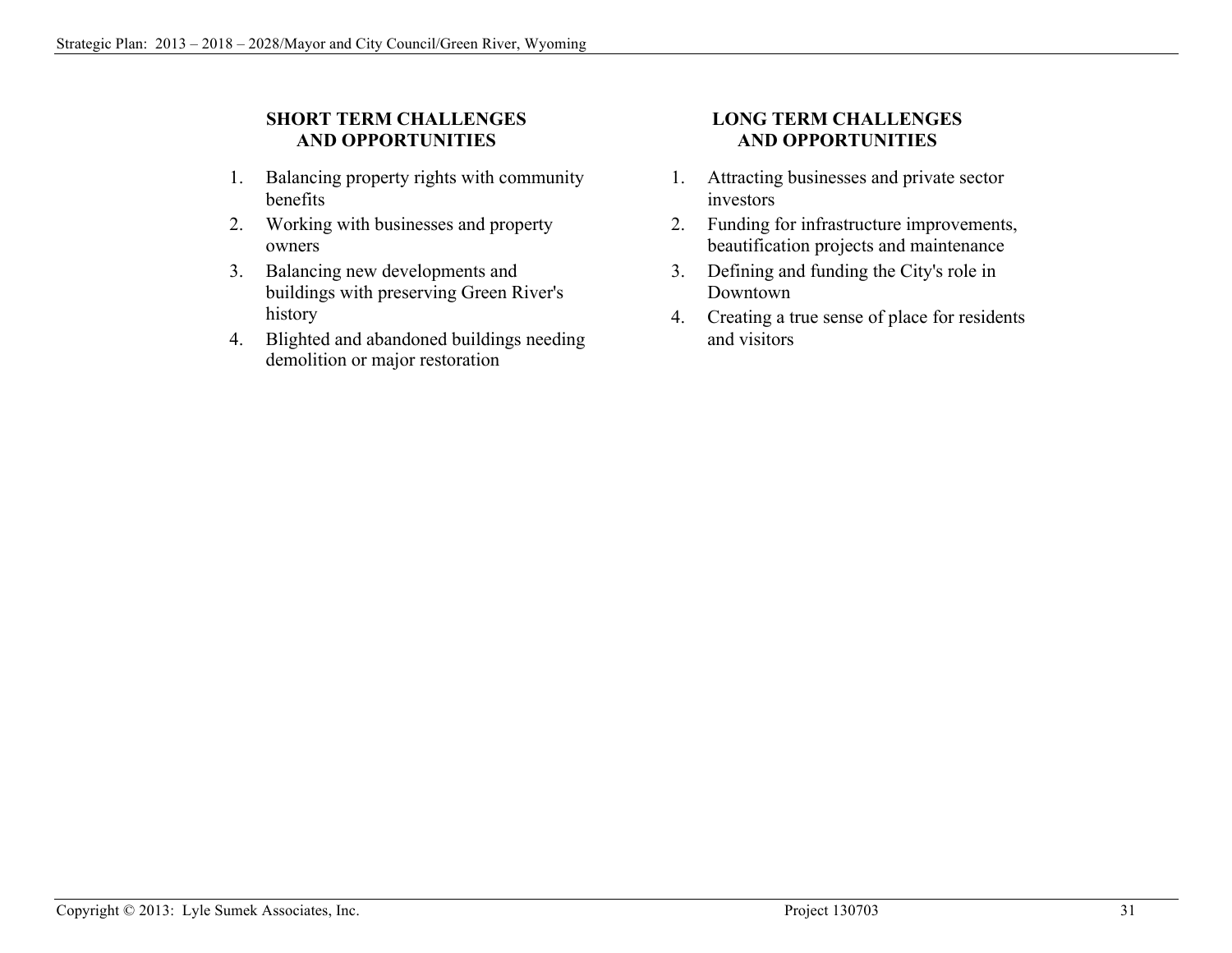### **POLICY ACTIONS 2013 – 2014**

- 1. URA/Main Street Draft Plan
- 2. Carnegie Library Building
- 3. Building Demolition
- 4. Downtown Marketing, Branding and Design Action Plan

| <b>Top Priority</b>  |
|----------------------|
| <b>Top Priority</b>  |
| <b>High Priority</b> |

**PRIORITY**

#### **MAJOR PROJECTS 2013 – 2014**

1. Clock Tower Park Renovation

#### **ON THE HORIZON 2014 – 2018**

- 1. 2nd South Area Clean Up: Direction, Actions
- 2. Viaduct Phase II
- 3. Union Pacific Rail Depot Project/Lands
- 4. County Service Retention
- 5. City Beautification Master Plan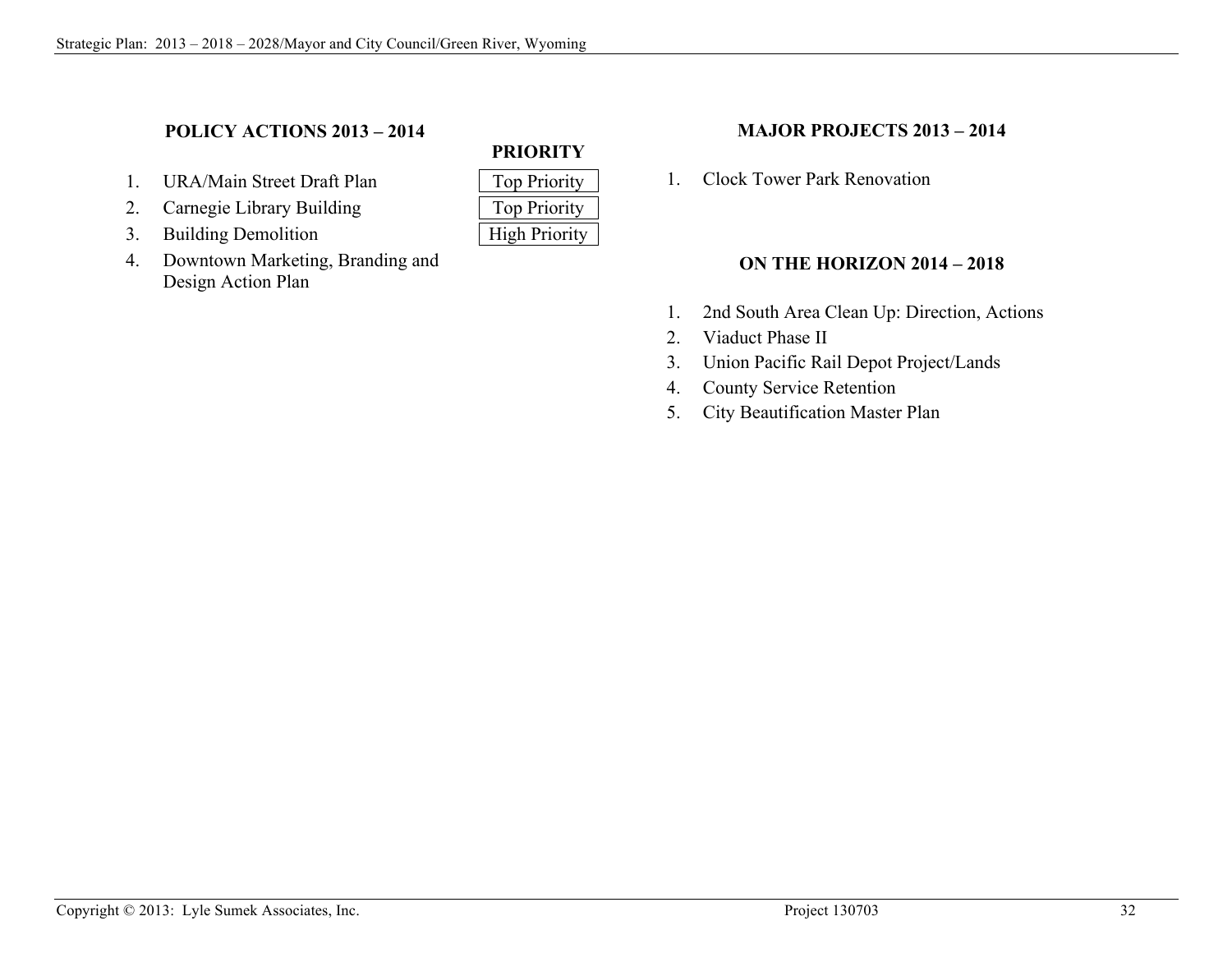# **CITY OF GREEN RIVER ACTION AGENDA 2013 – 2014**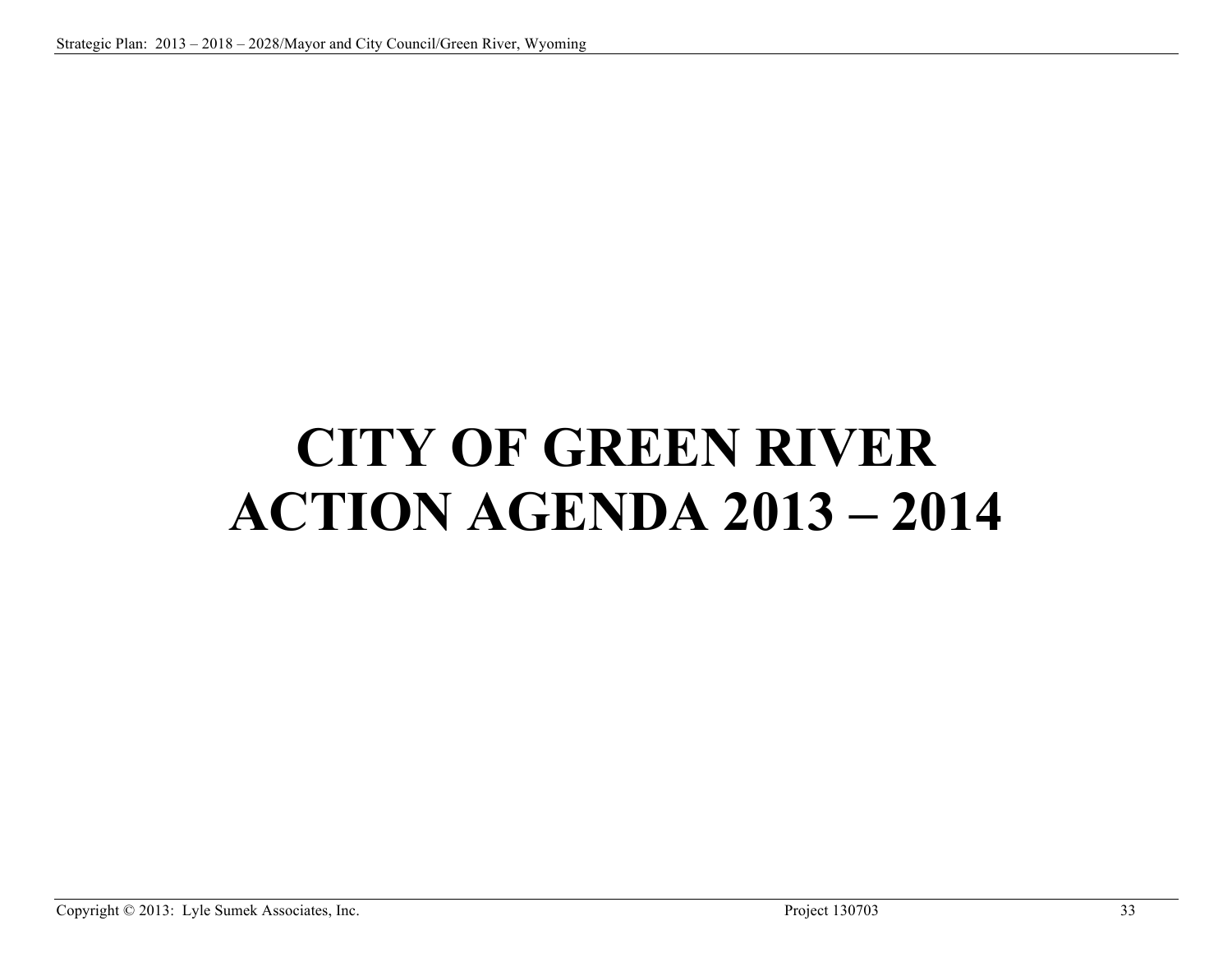# *City of Green River Policy Agenda 2013 – 2014*

# **TOP PRIORITY**

**Human Resources Policies Long Term Financial Plan (5 years) Wastewater Treatment Plant: Upgrade Lights on Green Belt Airport Master Plan: Development URA/Main Street Draft Plan Carnegie Library Building: Direction**

# **HIGH PRIORITY**

**Solid Waste Management: Direction City Financial Policies City Building Consolidation/Space Plan Land Acquisition a) Union Pacific Railroad b) River Corridor c) BLM Sections 10 and 12**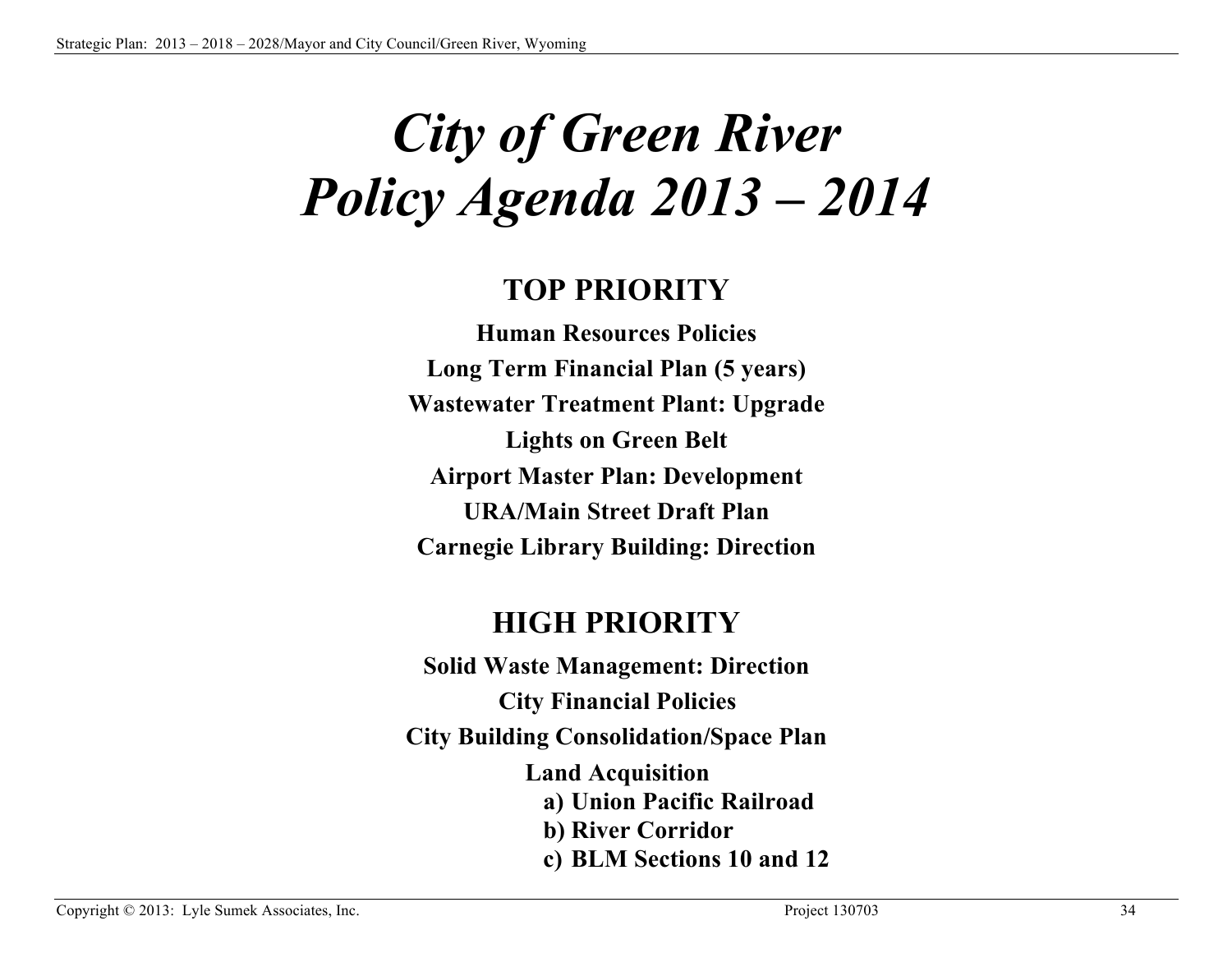# *City of Green River Management in Progress 2013 – 2014*

**Rocky Mountain Power Efficiency Review Automatic Meter Reading: Direction (Management Initiative) Strategic Planning: Plan Adoption, Report Update, Annual Report Grants/Grant Position: Selection, Action Plan Joint Powers Agreement on Lake/Reservoir Strata Network Lease: Review Leases, Direction on Negotiations, Agreement (Management Initiative) Migration to Virtual Desk Tops Staff Development and Succession Planning Leadership Development for Mayor, City Council and Managers Code Red: Implementation a) Emergency Services: Maintenance b) Utilities and Infrastructure Hitching Posts: Property Sale Old Lincoln School Housing Development Green River Ordinance Updates: Implementation\*\*\*\*\* Child Development Center: Agreement for Ground Maintenance, Grand Opening\*\*\*\*\* Business Streamlining Process: Update Report**